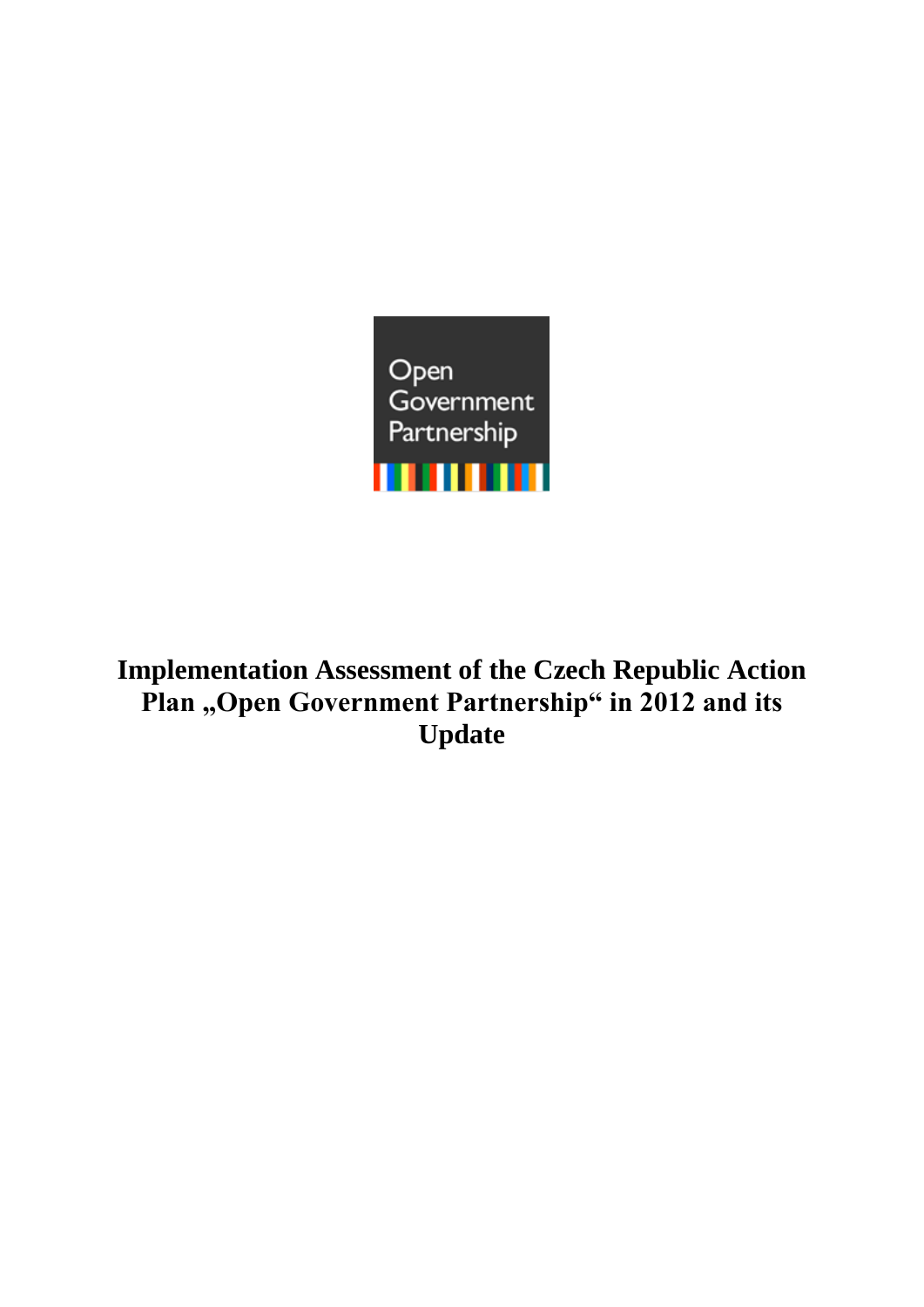

*EXECUTE:* **Implementation Assessment of the Czech Republic Action Plan "Open Government Partnership" and its Update**

# **Contents:**

| II. Implementation assessment of the Czech Republic Action Plan in the year 2012 3           |  |
|----------------------------------------------------------------------------------------------|--|
| II./1.1. Commitment – Adoption of an Act on Civil Servants, to ensure depoliticisation,      |  |
|                                                                                              |  |
| $II$ , $2.1$ . Commitment – Streamlining the system allowing free access to information  6   |  |
|                                                                                              |  |
|                                                                                              |  |
|                                                                                              |  |
| III. Update of the Action Plan of the Czech Republic "Open Government Partnership"           |  |
| III./1. Adoption of the Act on Civil Servants ensuring depoliticisation, professionalisation |  |
|                                                                                              |  |
|                                                                                              |  |
| IV. Other activities of the Czech Republic supporting Open Government  24                    |  |
|                                                                                              |  |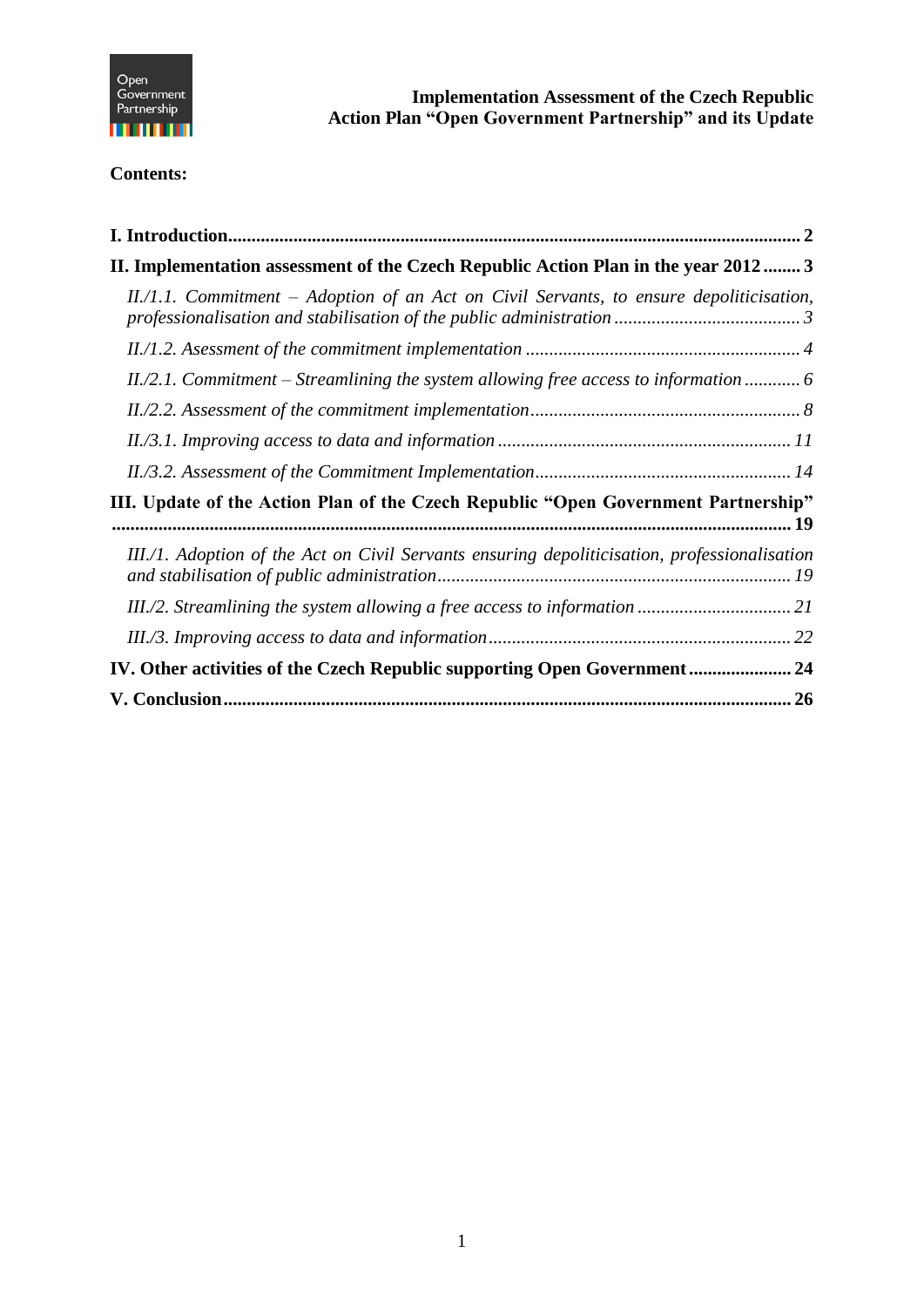

# <span id="page-2-0"></span>**I. Introduction**

By its Resolution No. 691 of 14 September 2011 the Government approved an accession of the Czech Republic to the international initiative Open Government Partnership (hereinafter also the "OGP"), in which 57 countries from the whole world are involved by 15 May 2013.

By the same Resolution the Government authorized the Deputy Prime Minister and Chairwoman of the Government Committee for coordinating the fight against corruption to prepare an Action Plan to achieve open government and to meet the principles of the OGP (hereinafter only the "Action Plan").

Drafting of the Action Plan was coordinated by the Department for Coordinating the Fight against Corruption of the Office of the Government of the Czech Republic (hereinafter only the "Department"), which prepared its final version in cooperation with both the central administrative authorities and the non-profit sector. The Department was also the main coordinator of the public debate that was held in January 2012. The propositions to the Action Plan were presented to the public with the aim to determine priorities of the presented propositions and to specify the most important issues on which the Action Plan will focus. On 16 January 2012 a public workshop took place, where the propositions were discussed. The workshop was attended by the representatives of the public administration, the academic sphere or the non-profit sector. Even the general public was informed of preparation of the Action Plan, namely through the national media and official website, on which an interactive discussion platform was opened.

**On the basis of the public debate three main areas were included into the Action Plan as a response to the challenge to increase efficiency of the state administration, to support engagement of the public in the decision-making process on the national level and to improve access to data, namely:**

- **adoption of an Act on Civil Servants to ensure depoliticisation, professionalisation and stabilisation of the public administration sector,**
- **streamlining the system allowing free access to information,**
- **improving access to data and information.**

The proposed obligations also reflected the priorities set out in the Government Anti-Corruption Strategy for the years 2011 and 2012. By their consecutive fulfillment the Czech Republic has strived to increase the transparency in the public administration processes significantly and to facilitate access to data and information handled by the public administration.

The Action Plan was approved by the Government Resolution No. 243 of 4 April 2012. Afterwards it was ceremonially presented on the occasion of the OGP Summit in Brazil on 17 April 2012.

In April 2013 the 12 months implementation period of the Action Plan was finished. This material brings information to what extent the Czech Republic has succeeded to meet the obligations set by the Action Plan.

The self-assessment report on the Action Plan implementation including its update will be sent to the OGP Steering Committee by 30 June 2013, after its approval by the Government.

 $1 \frac{\text{http://www.opengovpartnership.org/countries}}{\text{http://www.opengovpartnership.org/countries}}$ , quoted on 15 May 2013.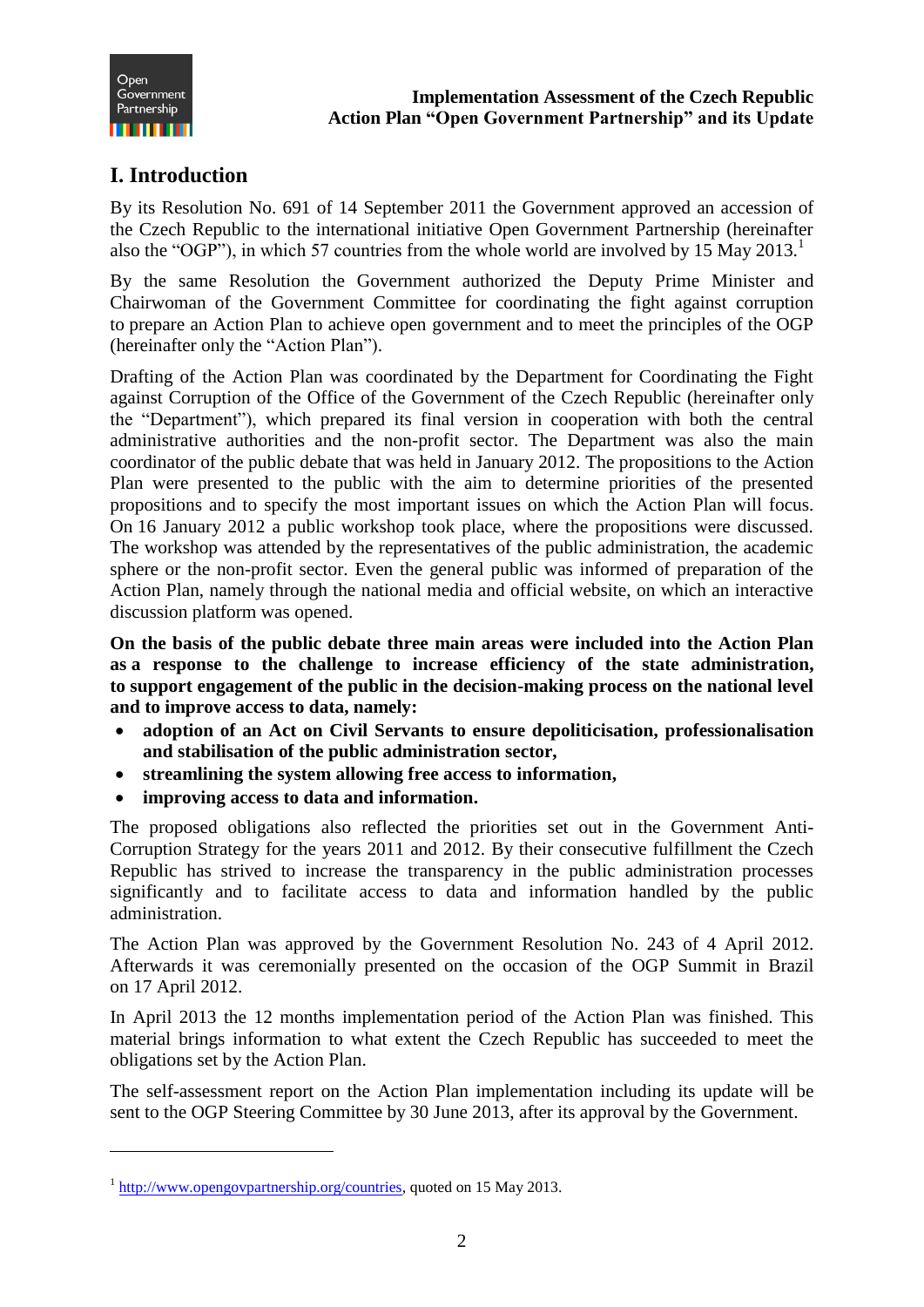

# <span id="page-3-0"></span>**II. Implementation assessment of the Czech Republic Action Plan in the year 2012**

<span id="page-3-1"></span>**II./1.1. Commitment – Adoption of an Act on Civil Servants, to ensure depoliticisation, professionalisation and stabilisation of the public administration**

### *The Commitment was defined in the Action Plan as follows:*

Responsible party: Ministry of Interior, Ministry of Labor and Social Affairs (system solution of inner construction of wages, remuneration)

#### Rationale:

The starting point of this priority area was The Policy Statement of the Government (Chapter IV. Law, Justice, Public Administration, Bureaucracy and Corruption – Public Administration and eGovernment), which needs legislation, which would lead to depoliticisation, professionalisation and stabilisation of the public administration.

This priority was also set by the Strategy in Point 1.7.: "Increasing the efficiency of performance and stabilisation of public administration through the new Act on Civil Servants", update of which has been approved by the Government Resolution No. 837 of 16 November 2011. This task is also included in the Plan of Legislative Tasks of the Government for 2012, which was approved by the Government Resolution No. 941 of 14 December 2011 (the Draft Act on Civil Servants was approved by the Government Resolution No. 647 of 31 August 2011, the draft theses of the Act on Civil Servants were approved by the Government Resolution No. 92 on 15 February 2012).

The need of an Act on Civil Servants is embedded in the Article 79 par. 2 of the Czech Constitution – "The legal status of government employees in ministries and other *administrative agencies shall be defined by law"* and its existence is one of the accession obligation to the EU.

The aims of this legislation include: improved legal protection of public officials, more duties for public officials, increased liability for damages and breach of duty, increased permeability between state and local administration, stabilisation and professionalisation of the public administration, system measures leading to depoliticisation of the public administration, increased transparency of public administration and creation of a unified system of education for public officials.

The Ministry of Interior is the primary responsible body for the coordination of the performance of public administration.

#### Manner of performance:

The Czech Republic undertakes to adopt the following measures as a part of its implementation of this priority:

- 1) to create a unified labour law based on private law principles;
- 2) to depoliticise public the administration, not institutionally, but by setting a maximum possible levels of legal protection for civil servants and by increasing legal protection for employees relative to the conditions laid down in the Labor Code;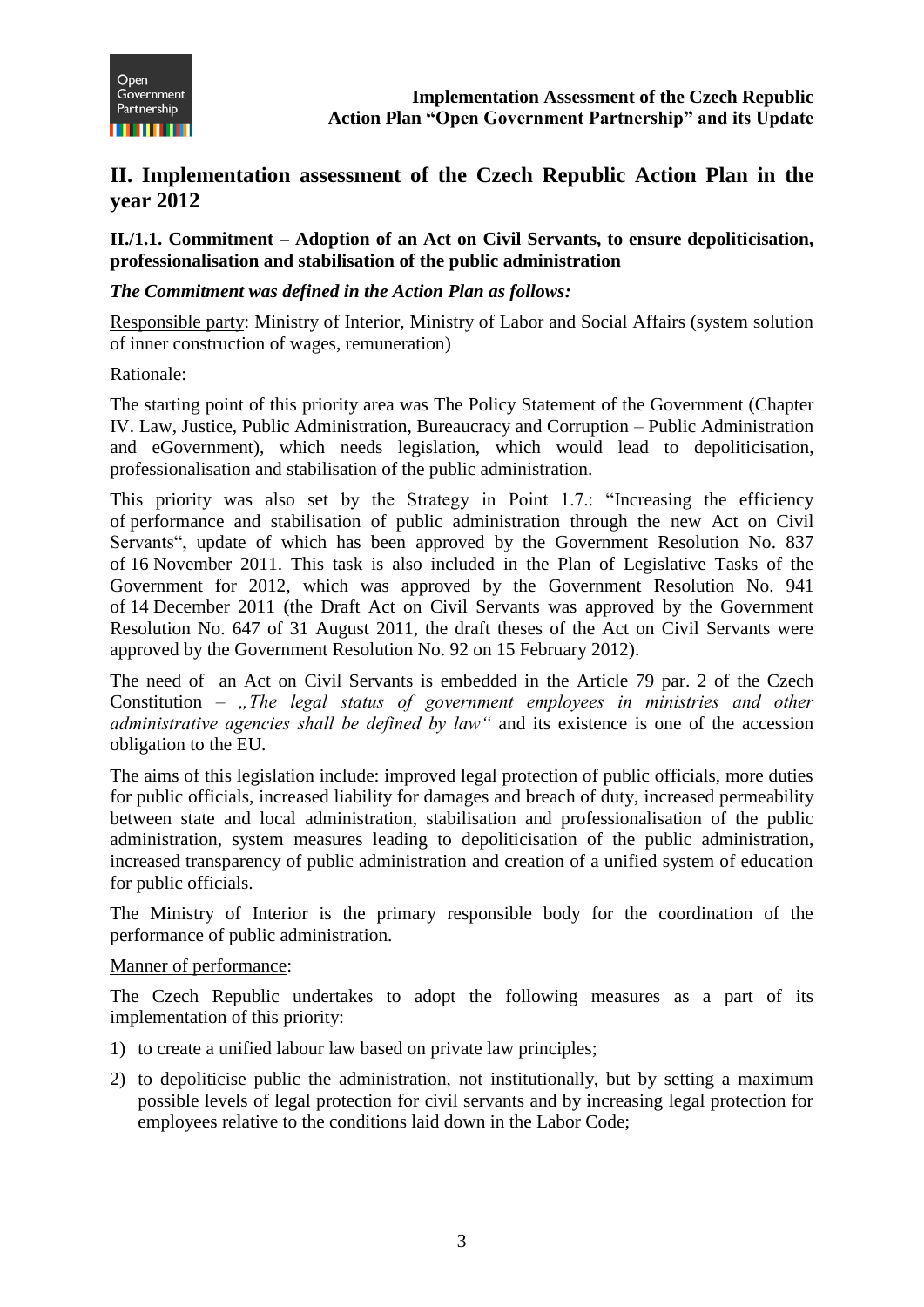

- 3) to expand institutional (with the exception of the Czech National Bank and the Ministry of Foreign Affairs employees to be covered by a special Act on diplomatic services), which has not been yet adopted;
- 4) to define personal competence through a system to determine levels for civil servants and employees both in terms of their rights and obligations, their level of remuneration, compensation for additional duties and in terms of their level of legal protection, which will significantly reduce the number of members of the public administration with the status of civil servants;
- 5) to extend compensation, particularly of a non-financial nature;
- 6) to strengthen the state´s role in providing uniform training methods, testing the knowledge and skills of civil servants, coordinating the system and responding to the specific needs of individual public authorities arising from the nature of their missions.

| Preparation of the draft paragraph wording of the Act | February – May 2012  |
|-------------------------------------------------------|----------------------|
| Departmental consultations                            | June 2012            |
| Interdepartmental consultations                       | $July - August 2012$ |
| Presentation at Government meeting                    | 30 September 2012    |
| Expected date of entering into force                  | 1 January 2014       |

Milestones:

#### <span id="page-4-0"></span>**II./1.2. Asessment of the commitment implementation**

#### **The commitment has not been implemented by the fixed deadline, but it is being implemented.**

The deadline for preparation and elaboration of the draft paragraph wording of the new Act on Civil Servants was after adoption of the Government Strategy for the Fight against Corruption for the years 2011 and 2012 originally fixed for 31 December 2011. The deadline for the submission of the Draft Act on Civil Servants was subsequently newly fixed for 30 June 2012 (by the Government Resolution No. 865 of 23 October 2011) and within the updated Government Anti-Corruption Strategy for the years 2011 and 2012 of May 2012 it has been again put off to 30 September 2012.

With regard to the course of negotiations on the draft general principle, as well as the propositions of the new law, a Platform for preparation of the Act on Civil Servants has been created under the auspices of the Deputy Prime Minister and Chairwoman of the Government Committee for Coordinating the Fight against Corruption, in the frame of which an agreement on discussed aspects of the new legislation was to be reached and a political consensus found. The first meeting of the mentioned Platform was held on 11 April 2012 in the presence of the representatives of the relevant ministries, non-profit organizations, Office of the Public Defender of Rights and the representatives of political parties. The Platform has met five times up to now, for the last time on 22 April 2013. After discussion of all comments and its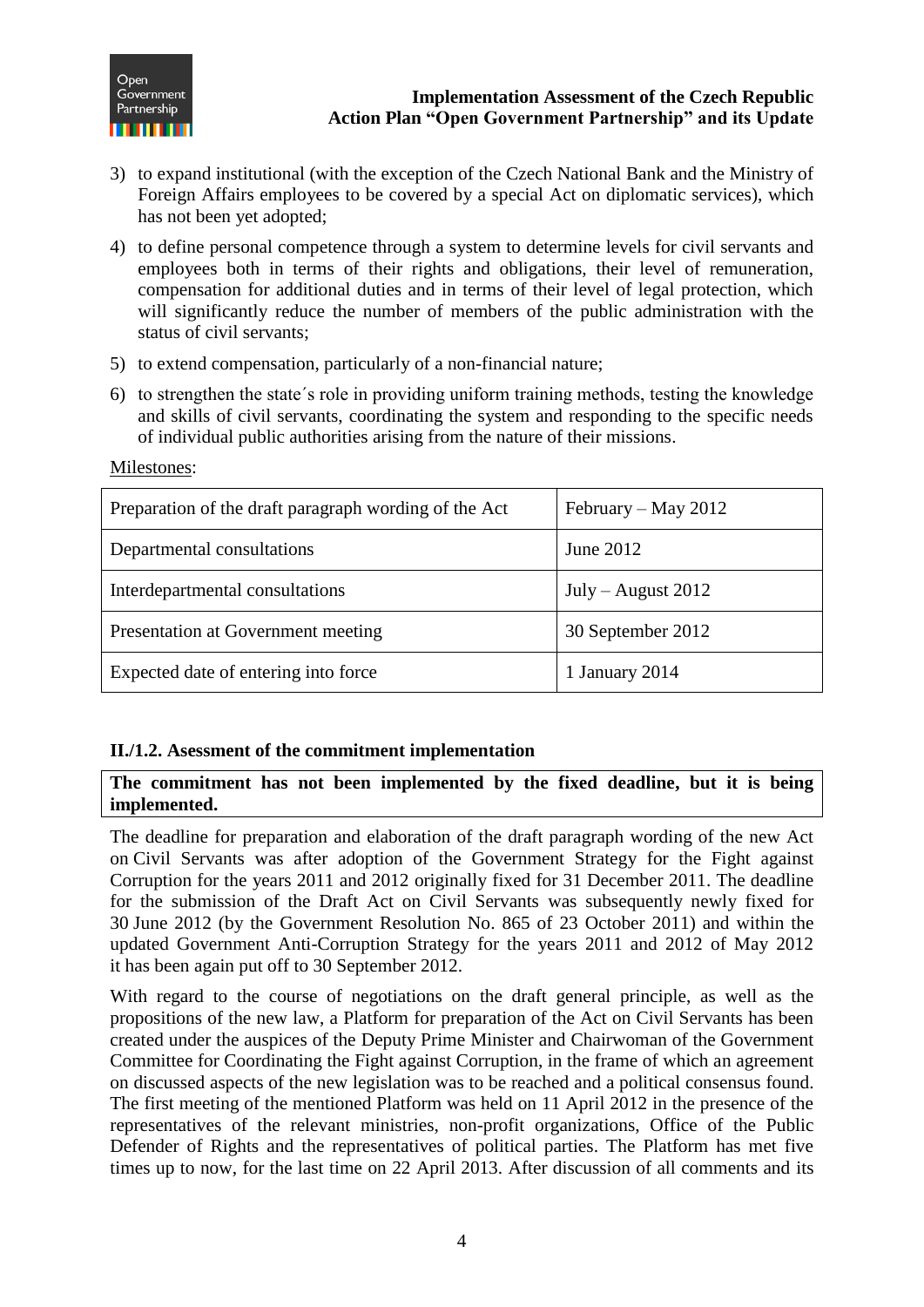

due completion the draft paragraph wording of the Act was submitted to an interdepartmental comment procedure, which was held from 23 August to 20 September 2012.

In view of a considerable number of comments and critical objections to the submitted draft, which were in some cases even aimed at the task itself, i.e. against the approved draft general principle of the law and the approved propositions hereto, the final settlement of the comment procedure has taken a longer time than expected. For the mentioned reason the Minister of Interior has asked to put off the deadline till 30 November 2012, which was approved by the Government Resolution No. 782 of 24 October 2012.

Instead of settlement of the presented comments the author of the draft Act has submitted a new draft paragraph wording of the Act along with the explanation that this new draft reflects a maximum of the presented comments, which were not at variance with the task. Due to the lasting contradictions concerning the concept of the draft Act on Civil Servants resulting from the interdepartmental comment procedure and due to connection of the chosen concept with the possibility to obtain resources from the structural funds in the program period of 2014-2020 the settlement of comments was, however, replaced by a material describing the course of preparation of the draft Act and the possibilities of next steps.

This material passed an interdepartmental comment procedure in the period from 15 November to 23 November 2012. However, the mentioned information was not submitted to the Government, as the Minister of Interior withdrew it from the interdepartmental comment procedure one day before its termination.

As it has not succeeded to fulfill the task from the preceding Government Strategy for the Fight against Corruption for the years 2011 and 2012, the submission of a draft legislative proposal dealing employment and training of the public administration officers and employees was approved by the Government as one of the tasks of the new Government Anti-Corruption Strategy for the years 2013 and 2014, with the deadline 28 February 2013, namely with the assignment adapted to the following task, reflecting the updated requirements placed on this Act: *to submit to the Government a draft legislative solution of the employment and training of officers and employees of the public administration, involving above all the following standards:* 

- *unambiguous definition of a boundary between the positions controlled by the political parties and the apolitical bureaucratic positions, which will be occupied on the basis of an open competition,*
- *setting rules for depoliticisation, professionalisation and stabilisation of the public administration,*
- *setting a transparent and fair system of remuneration,*
- *ensuring a special protection of whistleblowers of unlawful conduct of employers,*
- *a system of obligatory training involving beside others the area of combating corruption.*

On 25 January 2013 another draft paragraph wording was submitted to the interdepartmental comment procedure, which was held until 22 February 2013. A great number of fundamental comments was raised to this draft again, which were diverging to a great extent even with the conception stipulated by the assignment (by the draft general principle and the propositions of law), and the settlement thus lasted during March and April 2013. In its consequence and upon request from the Minister of Interior a new delay of the deadline for submission of the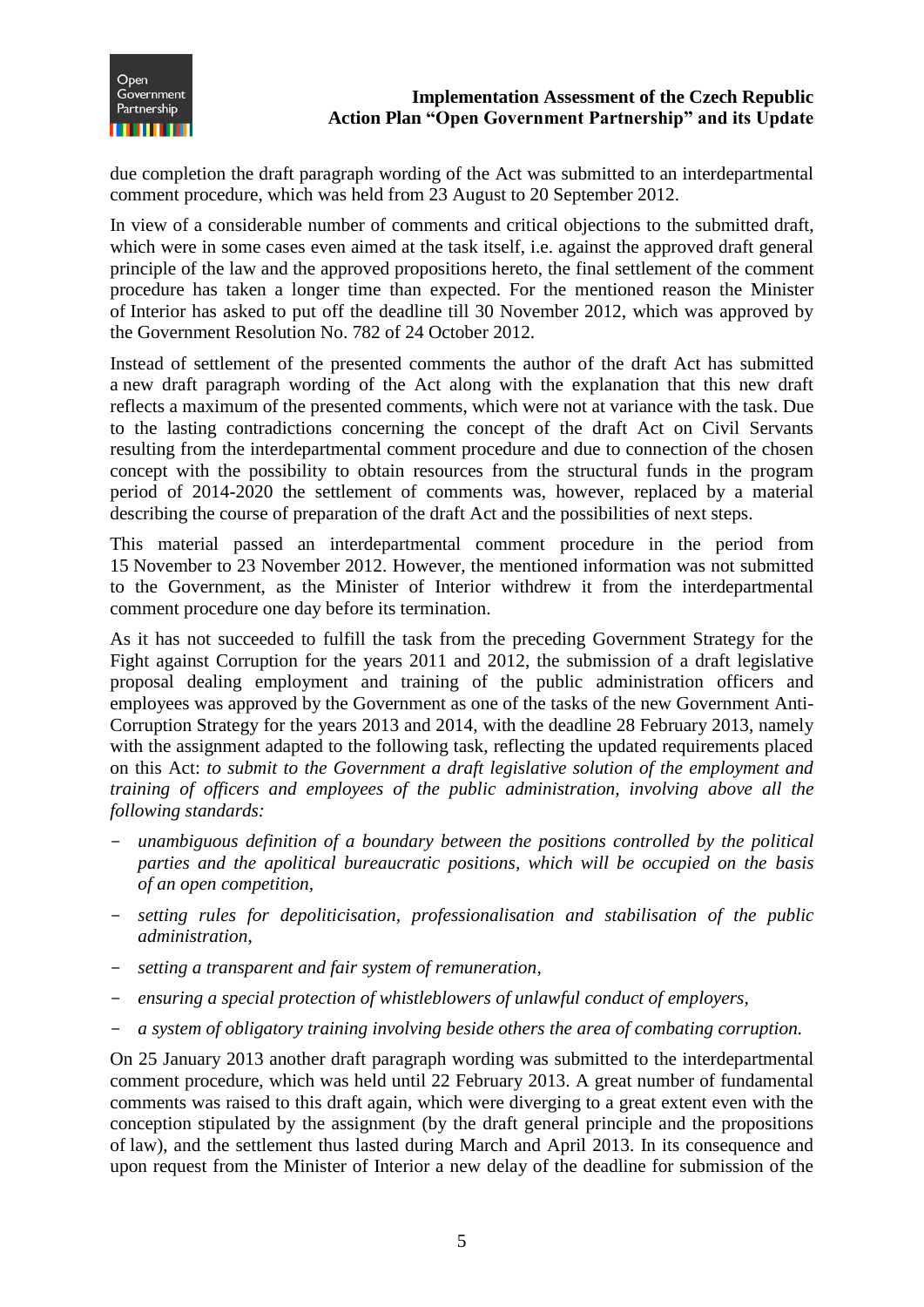

material to the Government was accepted. The prolongation of the deadline till 31 March 2013 was approved by the Government Resolution No. 221 of 27 March 2013.

Upon settlement of the comments the draft Act was submitted to the Government with contradictions on 16 April 2013. On 16 May 2013 it was discussed by the Government Legislative Council provided the Ministry of Interior makes a final version and submits it for discussion to this advisory body of the Government. The revised material was negotiated again by the Government on 29 May 2013, the negotiation was, however, interrupted for the period of two weeks. On 4 June 2013 a joint negotiation of the coalition parties at the ministerial level in the presence of the Ministry of Interior took place, during which a consensus was reached on introduction of the institute of a state secretary and on some other changes in the draft. The revised draft Act on Civil Servants was approved by the Government Resolution No. 434 of 12 June 2013.

The draft Act regulates the position of civil servants [prerequisites for holding a position, open competition, commencement and termination of employment (including transfer to another position, exhaustive reasons for removal of a senior executive or the reasons for dismissal and the reasons for an immediate termination of employment)] and a system of their training. It also regulates the raised duties of a civil servant beyond the provisions of the Labor Act including the obligation to undergo an assessment at least one a year. The raised duties of a civil servant (including raised requirement for training) will be compensated through prolongation of a holiday entitlement to 6 weeks and introducing an additional payoff. The draft Act also stipulates the boundary between appointment of bureaucratic and political positions in the state administration and stipulates the basic rules for systemization of job positions of officials and for organization of a state administration office. Effectivity of the new Act is proposed for 1 January 2014.

#### <span id="page-6-0"></span>**II./2.1. Commitment – Streamlining the system allowing free access to information**

#### *The commitment was defined in the Action Plan as follows:*

#### Responsible party: Ministry of Interior, Ministry of Environment, Ministry of Justice

#### Rationale:

The base point for this priority area is the Strategy – its point 1.15 tasks the Interior Minister to present to the government a material which includes identification of problems related to free access to information, including draft legislative solutions. The Interior Minister´s task to prepare a draft Act, which will change Act No 106/1999 Coll., is also included in the Plan of Legislative Tasks of the Government for 2012.

At present time the Ministry of Interior is preparing the paragraph wording of the amendment to the Act No.  $106/1999$  Coll., on Free Access to Information (hereinafter only as  $\pi$ InfA $\degree$ ), in which the below mentioned legislative theses, approved by the Government, will be tangibly reflected.

#### Manner of performance:

The Czech Republic undertakes to adopt the following measures as a part of its implementation of these priorities:

1) to repeal the Act on the Right to Information on the Environment and to include this area in the Act on Free Access to Information;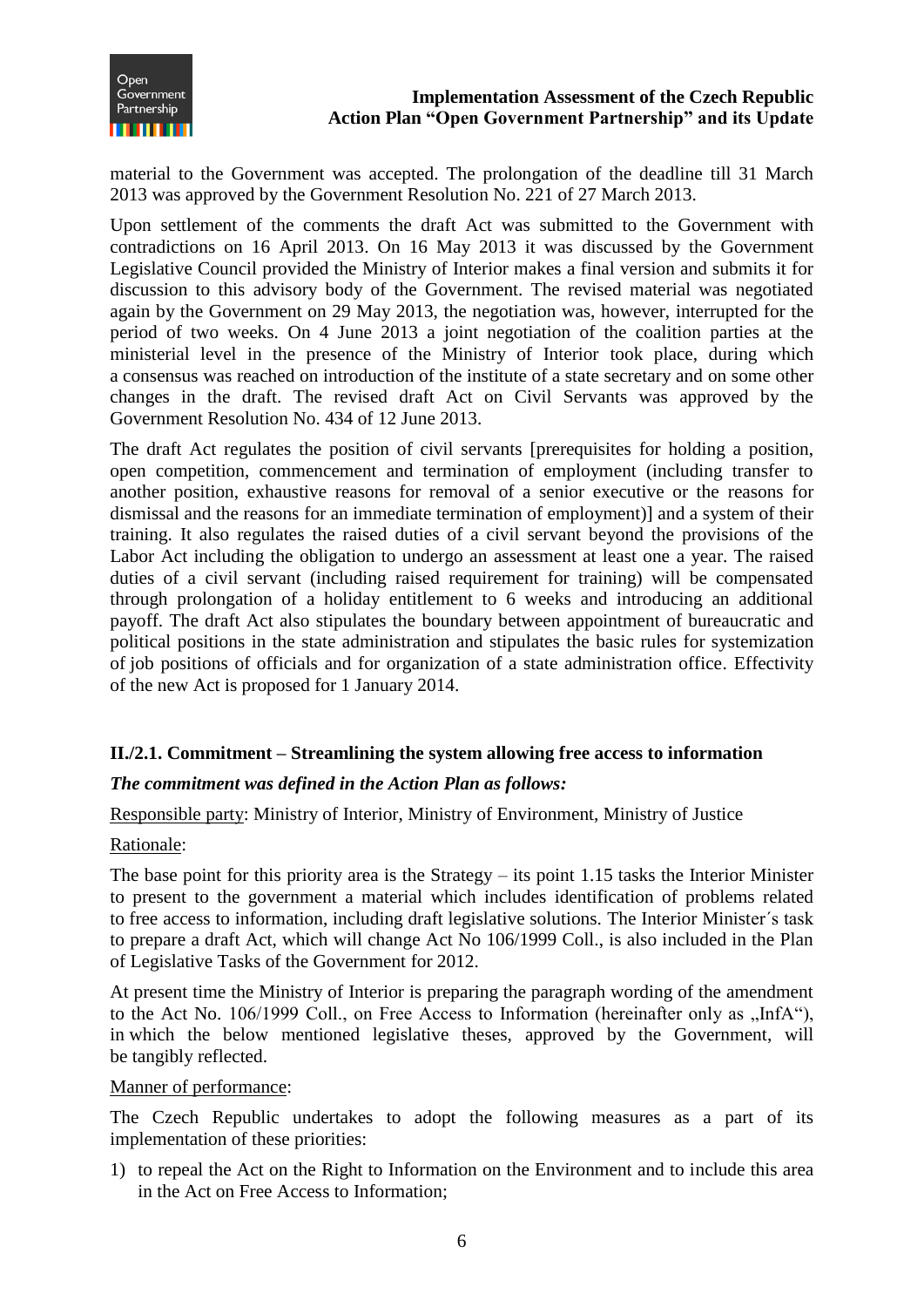

- 2) to specify the range of mandatory disclosures by individual "types" of obligated entities (amendment to Section 5 of InfA);
- 3) to introduce a so-called "information ban" when decisions are being made on appeal and on complaints brought by the governing body of the obligated entity (by use of a similarly outlined mandate of the administrative court in the sense of Section 16, para. 4 of InfA);
- 4) to introduce an authorisation enabling the obligated entitity, under specific conditions, to require that an applicant specify in more detail (or limit) the range of information requested (amendment to Section 14 of InfA);
- 5) to introduce a public interest test (amendment to Section 12 of InfA).
- 6) to implement measures to prevent abuse of the law by applicants (rejection of clearly obstructive request, advance deposits against costs and the explicit combination and distribution of requests submitted by an individual applicant), on condition that a legislative solution can be found that will minimise the possibility of abuse of such measures on the part of the obligated entities;
- 7) simplified response to anonymous requests for information contained in documents provided elsewhere (without always having to issue a formal administrative decision rejecting the request for information);
- 8) to repeal the obligation to publish information provided (Section 5, para. 3 of InfA);
- 9) to specify clearly the methods by which information is provided, including the methods of its publication (Section 4 of InfA);
- 10) to redefine the term "disclosed information" so that it relates only to information disclosed in a way allowing a remote access (Section 3, para. 5 of the Act on Free Access to Information).
- 11) to amend the provision of information concerning criminal proceedings by amending the Criminal Code so that this regulation meets the conditions for special treatment within the meaning of Section 2 para. 3 of the Act No 106/1999 Coll., on Free Access to Information (information would be provided fully within the Crimnal Code without application of InfA).
- 12) to amend the provision of information on pay and remuneration of employees of obligated entities to reflect the spirit of the joint recommendations of the Ministry of Interior and the Office for Personal Data Protection on the provision of information on public sector salaries (through an amendment to Section 8b of InfA);
- 13) to amend the provision of information on the activities of the Armed Forces and the Military Police (amendment to Section 11, para. 4);
- 14) to fully apply the Administrative Proedure Code, setting out justified exceptions and deviations (Section 20, para. 4 of InfA), or establishing an exhaustive definition of these provisions of the Administrative Procedure Code, which will be applied to procedures falling under Act No. 106/1999 Coll., on Free Access to Information (with the proviso that the chosen solution may not lead to a substantial increase in the administrative load placed on applicants;
- 15) to amend Section 11, para. 1, letter a) of InfA, to complete Section 14 para. 5, letter c) of InfA with an obligatory reference from the requesting subject to the "responsible" obligated entity, to apply a reservation to Section 7 para. 2 of the Convention (or possible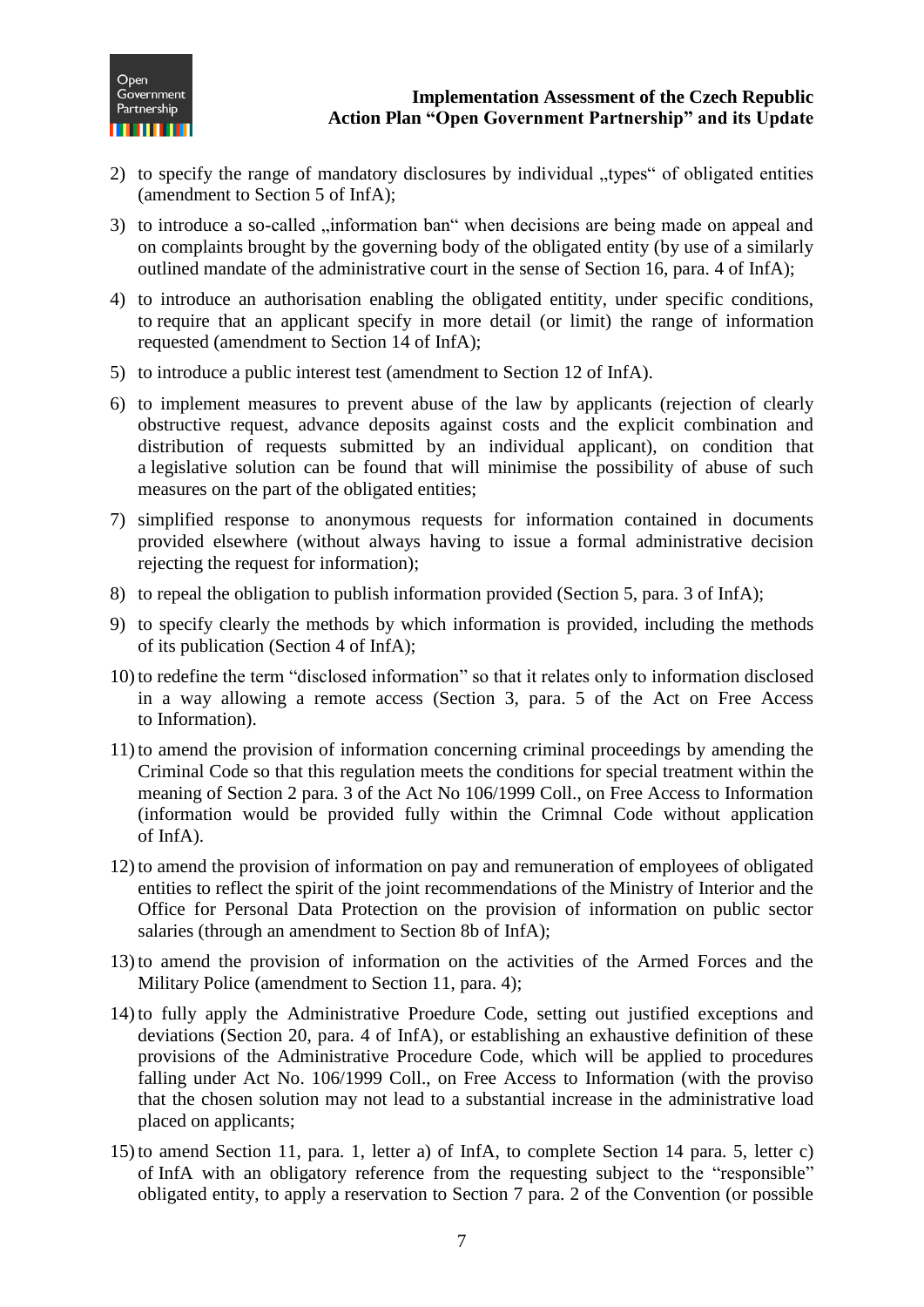

abolition of the compensation for an extraordinary lengthy information search as of Section 17 para. 1 of InfA) and amendments to the Act on the Right to Information on Environment (if not abolished in the meantime).

#### Milestones:

| Preparation of the draft paragraph wording of the Act and its publishing<br>on the website www.mvcr.cz/odk | 30 April 2012   |
|------------------------------------------------------------------------------------------------------------|-----------------|
| Interdepartmental consultations                                                                            | 30 June 2012    |
| Presentation at Government meeting                                                                         | 31 October 2012 |
| Expected date of entering into force of the Amendment to the Act<br>on a Free Access to Information        | January 2014    |

#### <span id="page-8-0"></span>**II./2.2. Assessment of the commitment implementation**

**The commitment was not implemented by the fixed deadline, but it is being implemented.**

For the purpose of fulfilling this task the Ministry of Interior as a responsible authority has established a consultative working group composed of the representatives of some administrative bodies and the representatives of the non-profit sector. The task of this working group is to identify the existing problems in application of the existing act and to review the possibilities of their removal.

On the basis of the background documents prepared by the working group the Ministry of Interior has prepared an "Analysis of Effectivity of the Act on Free Access to Information", which was taken into account by the Government Resolution No. 3 of 4 January 2012. At the same the Government has approved "Summary of the legislative changes, the performance of which has been proposed in order to strengthen the the effeciency of the Act on Free Access to Information and to eliminate the imperfections in its application" and authorized the Minister of Interior to prepare and submit to the Government by 31 October 2012 a draft legislative amendments in accordance with the options recommendted in the summary in question. There was assigned an implementation of fifteen above mentioned legislative modifications and amendments, which did not, however, followed from the mentioned "Analysis" more, but proposed a set of modifications which would as a whole, in opinion of some experts on the issue of free access to information, lead to a deteriorated access to information (e.g. restricted access to information on a criminal proceeding, on salaries and remunerations from public budgets, on military forces and corps activities, or a wide possibility to refuse a request due to its obstructive nature, implementation of a complicated system of costs reimbursement and advance payments, abolition of some active information duties, procedural complications of the whole access to information).

Draft Act on a Free Access to Information was prepared and passed the interdepartmental comment procedure during 27 September to 26 October 2012. In view to a number of comments of conceptional nature is was not possible to settle them properly to submit the draft to the Government by the fixed deadline. In great part of the comments many ministries, state authorities and self-government entities submitted proposals requesting a considerable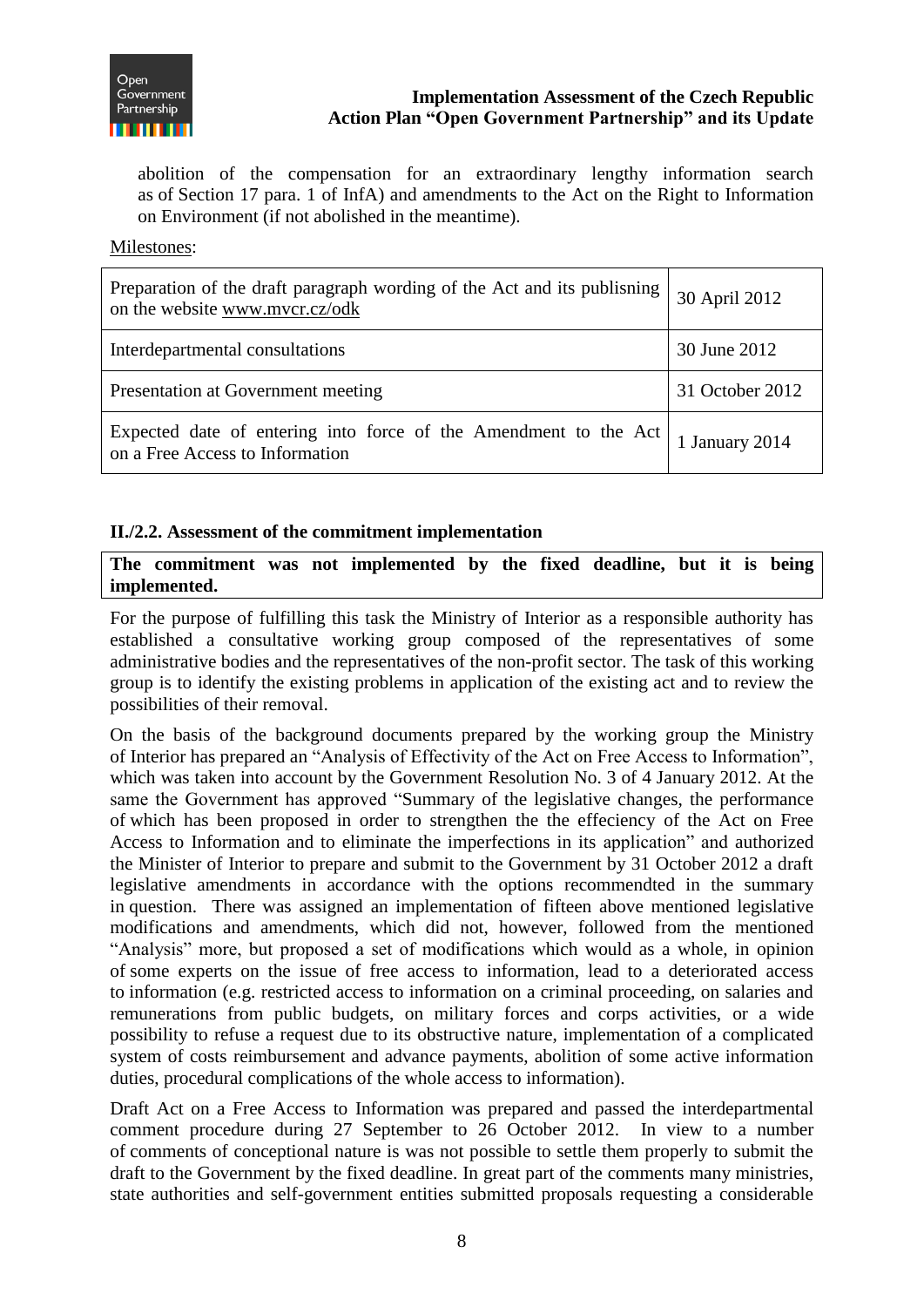

restriction of the existing level of the access to information. Ministry of Finance, for instance, demanded not to provide information which could serve to business activities, Ministry of Health demanded to exclude providing information on salaries and remunerations, Ministry of Finance demanded to exclude providing information relating to administration of taxes, namely forgiving a tax and its components, the Southmoravian Region required prolongation of some time limits for a request settlement, in fact all regions required to exclude the selfgovernment authorities from performance of the information order in the area of selfgoverning scope of authority. The summary of comments proved an extensive opposition of the authorities participating in the comment procedure to the access to information. For this reason the Ministry of Interior asked for a prolongation of the deadline till 31 January 2013. In the meantime the Ministry of Interior was considering and discussing the principle comments with the competent central administrative authorities.

Since the task was not fulfilled by the fixed deadline, it has been involved among the tasks of the new Government Anti-Corruption Strategy for the years period 2013 and 2014, namely as the task 1.3., indicating the deadline for submission to the Government by 31 March 2013, but in an already revised wording in accordance with the new assignment of the Government. The Minister of Interior has been thus assigned *to prepare an amendment to the Act, which should involve especially:*

- *draft solution of an efficient mechanism to prevent obstructions from the side of the obliged entities (e.g. information orde, or another sanctional mechanism, if need be);*
- *a more instructive formulation for providing information in cases of a conflict of two fundamental rights, following from judicial practice of the administrative courts, e.g. about salaries and remunerations of the public administration officers and employees, on an offence proceeding;*
- *improving the repeated use of information and use of open data, reformulation of obligatory disclosure of information.*

In connection with the newly assigned task the Draft Act on Free Access to Information was revised at the turn of January/February 2013 or rather adjusted to the new assignment. This revised version was submitted to the bodies involved in the comment procedure for opinion and possible new comments or an adjustment of the comments already made.

The draft act (amendment to the Act on Free Access to Information) was submitted to the Government on 16 April 2013, providing the following fundamental measures:

- incorporating the right to access to information on environment in accordance with the special Act No. 123/1998 Coll., On the Right to Information on the Environment, into the general Act on Free Access to Information,
- introducing the so-called information order, namely a possibility for a supervisory body to order the obligated entitity a direct provision of information, if there is no legal reason for its refusal (this should avoid a procedural "ping-pong" consisting in repeated groundless refusing the requests for information),
- introducing the so-called test of public interest: in case of a refused request for information it will be necessary to consider not only the fact whether there already exists an explicit legal ground for its non-providing *(formal condition)* and newly the fact whether in a particular case it is desirable to breach the legal protection in public interest *(material condition)*,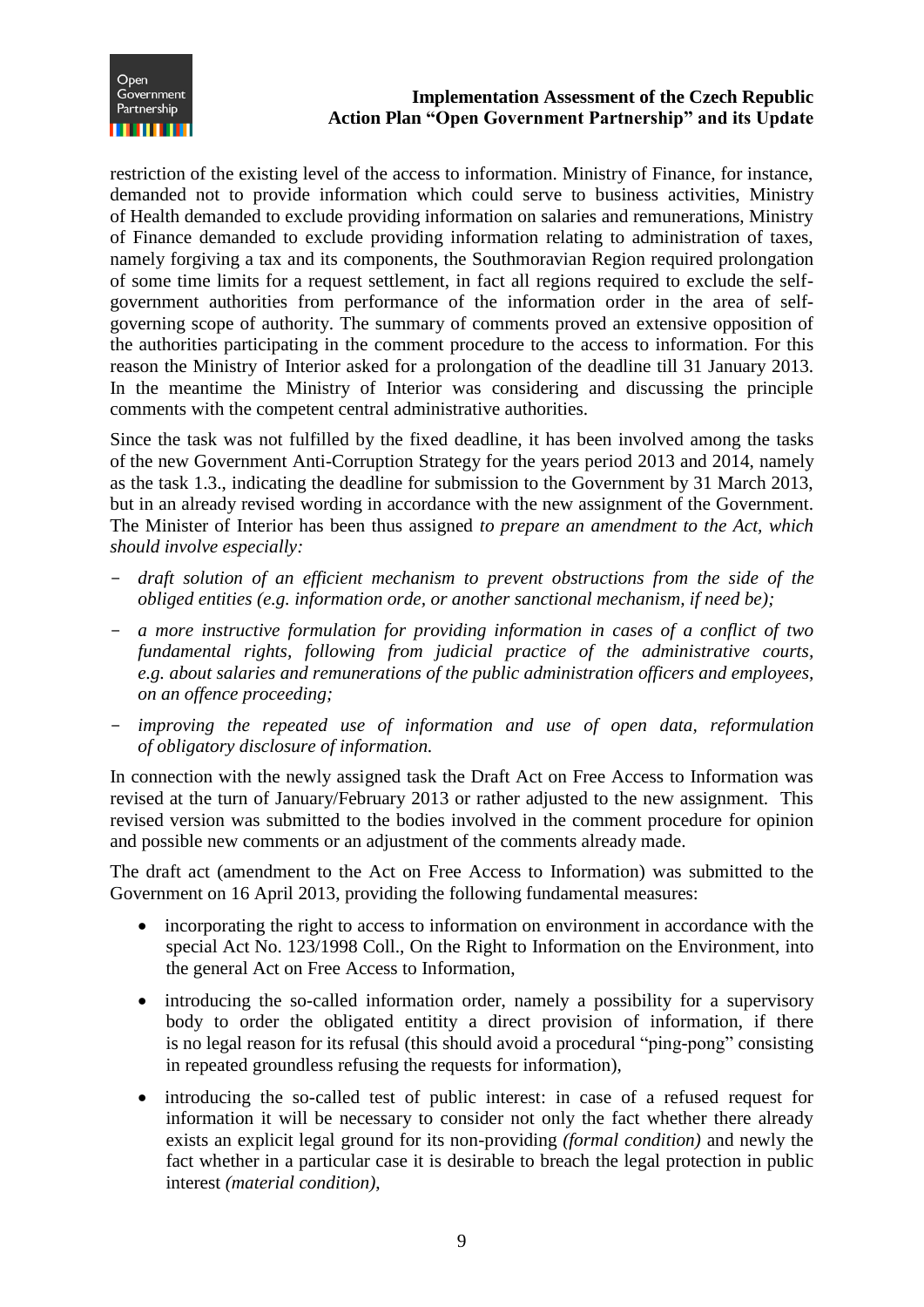

- obligatory publication of internal rules regulating activies of the obligated entities outwards,
- removing some technical imperfections of the legislation and maintaining the existing (minimum) application of the administrative procedure relating to settlement of requests for information,
- specification of some reasons for refusing information: e.g. information on criminal proceeding, protection of bank secrecy and protection (international) of arbitrary proceedings,
- legal regulation on providing information on salaries and remunerations of employees of the obligated entities (considering the current judicial decisions of the Supreme Administrative Court).

The part of Act No. 123/1998 Coll., On the Right Free to Information on the Environment, which regulates providing informatin upon request, will be abolished. Thus the existing procedural dichotomy, when a claimant receives general information pursuant to the InfA and information on the environment pursuant to the Act No. 123/1998 Coll. Alongside some rather technical modifications relating to the area of providing spatial data (Section 11a and others of the Act No. 123/1998 Coll.). These changes were initiated by the requirement of the European Commission applied in the frame of the so-called pilot project of the European Union.

The draft has been in some regards submitted in some options indicated in the text of the amendment, namely:

- in case of the information order the respective option proposes its non-application for information relating to the independent competence of the self-governing communities, with regard to comments of the regions,
- in case of information on salaries and remunerations an option has been even proposed which does not involve a provision on access to information on salaries and remunerations,
- in connection with the obligation to publish the list of litigations against administrative decisions issued by the obligated entity, which was subject to an amendment of the acts on self governing entities, taking into consideration the task No. 1.1 of the preceding Government Anti-Corruption Strategy for the years 2011 and 2012, while upon a recommendation of the Government Legislative Council this part was removed in order to involve it into the amendment of the Act on Free Access to Information. Apart from the introduction of this legislation there is another option – the so-called zero option.

The Draft Act was submitted to the Government for discussion on 16 April 2013. The discussion in the Government Legislative Council was interrupted on 16 May 2013 provided the draft will be finished by the Ministry of Interior and submitted for a new discussion to this government advisory body.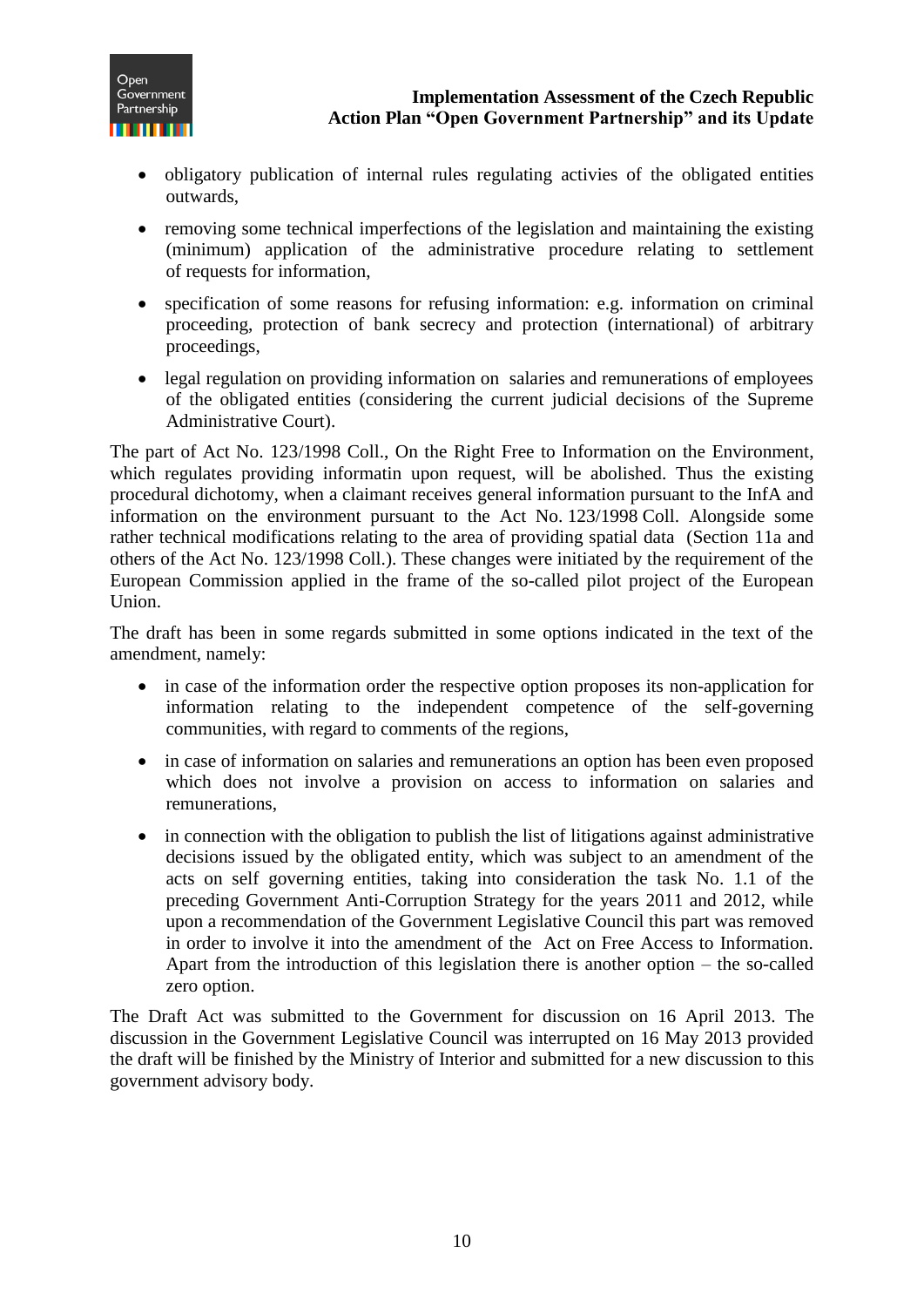

# <span id="page-11-0"></span>**II./3.1. Improving access to data and information**

#### *The commitment was defined in the Action Plan as follows:*

Responsible party: Ministry of Interior, Ministry of Finance, Ministry of Justice, Ministry for Local Development, Ministry of Transnsport and the Czech Statistical Office

#### Rationale:

To actively provide public access to information and data, which the public administration bodies have at their disposal, becomes a standard of communication between public administration and the citizens. All over the world there is an increasing number of governments, which automatically publish data without evaluating whether these are beneficial for the citizens. Experience from such countries (USA, UK, Slovakia, Kenya etc.) confirm that the available data encourage the activity of complanies, NGOs or individual citizens who create application and innovative services for others.

The concrete examples are:

- Benefits for the public administration
	- $\circ$  resource savings the public administration gains an overview where the data are created or gathered and creates a strategy for the creation of important information systems,
	- more efficient work with data systemisation of the data gathering and publishing, it is easier to uncover sources of duplicate data,
	- data will be a comprehensive source for analyses and subsequent qualified decisions.
- Benefits for the public and commercial and academic spheres
	- background data for free commercial, scientific and research activity,
	- more efficient supervision of the public administration´s functioning,
	- $\circ$  support of the data journalism phenomenon, which is able to interpret the data and thus make them accessible to the citizens,
	- background data for creation of software application.

The aim of the Action Plan is to transform the below listed public administration data files to an open data standard and create a base for their application by citizens and the state administration.

Description of the current state: Most of the data needed is currently provided by the public administration through websites, or can be requested on the basis of the Act on Free Access to Information. However, this method of publication, which does not meet the definition of open data, means that its further use is time consuming and technically demanding, sometimes even impossible.

A number of important data files will be transferred to systems that comply with open data standards, to ensure that anyone can freely inforporate this data in their work and publish it, particularly through automated computer processing.

Open date or the manner of their publishing must fulfill the following conditions:

- technical openness, i.e. their publisning in a standard machine-readable format,
- legal openness, i.e. data published under an open license,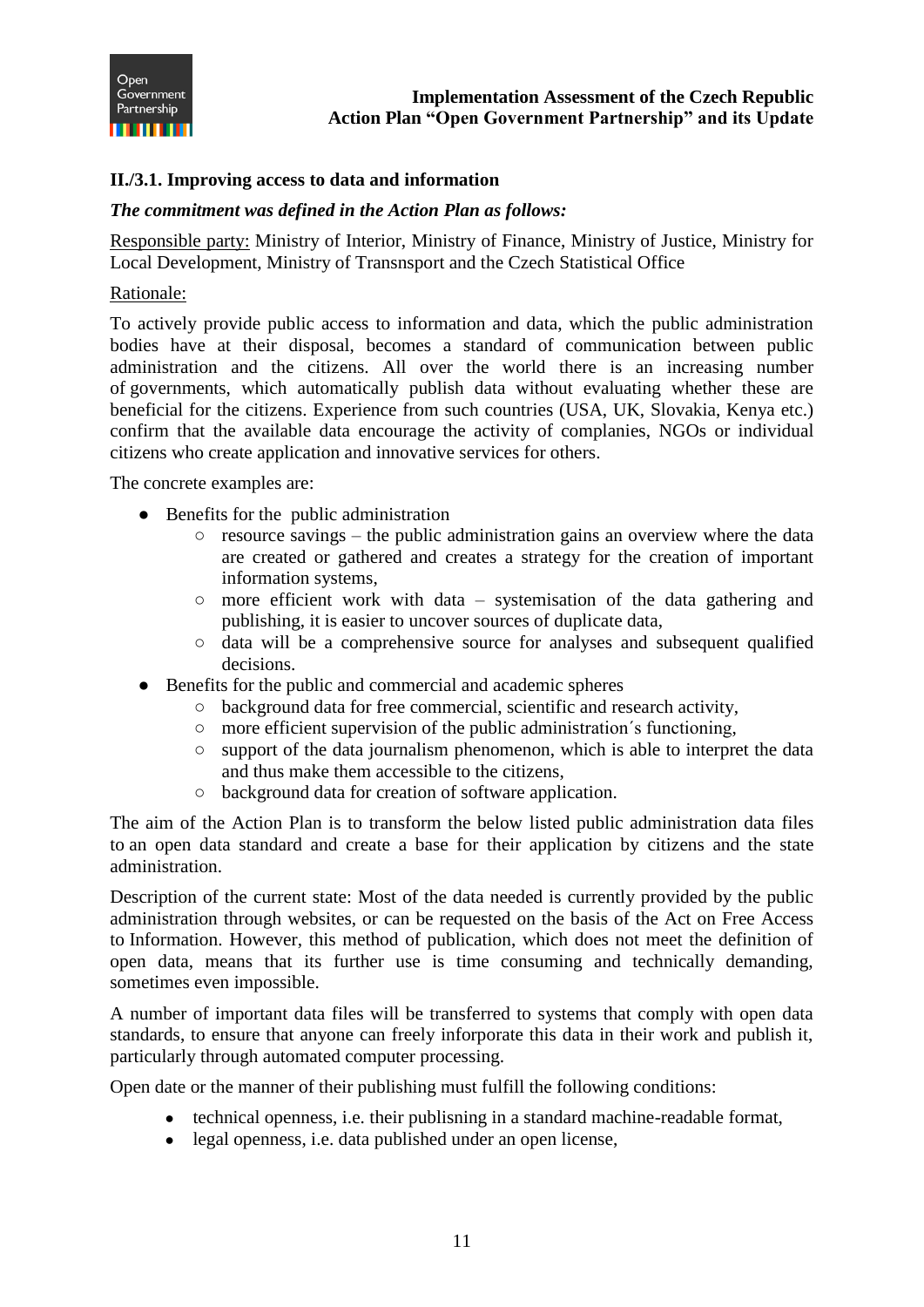

- availability and originality, i.e. individual data storages are published as a whole and unchanged (e.g. not statistics, but data, based on which the statistics can be calculated – with the exception of data where this is prohibited by the law),
- well arranged, i.e. the cataloguing of data sets in a data catalogue to facilitate searching.

Outcomes, standards and processes resulting out of this plan muset be set in such way, that in the long-term could be published any public data [of course with the exception of those whose publication is prohibited by law, e.g. strategic data on the distribution or personal information of individuals as defined in Act No. 101/2000 Coll. on Protection of Personal Data].

#### Manner of performance:

Improved access to data and information will be achieved over four consecutive stages:

#### **1. Identification and removal of obstacles**

#### **a. Legal openness, i.e. publication of data under an open licence**

The majority of data files produced by the public administration don´t have a specified license or generally any conditions of use, i.e. not even those given by the Copyright Act (i.e. it isn´t clear whether the wotk is fully protected or free, whether there are any restrictions concerning its further use etc.). Currently there is no license used in the Czech Republic, which would be suitable for open data.

The translation of a suitable license and its harmonizaation with the Czech law would probably require changes in legislation. Therefore there will be taken the following two steps within the Action Plan:

- Open data made available within the execution of the Action Plan will be subject to the valid Czech Copyright Law, whihin the "most open" license Creative Commons; this condition will be included in the methodological instruction or notice on the publication of the public administration data.
- At the same time a license tested abroad will be selected ana a legal analysis of its harmonization with Czech law will be prepared. According to the analysis by the Faculty of Law of the Masaryk University in Brno the most suitable license is PDDL (Public Domain Dedication and License), which is de facto a combination of the Creative Commons Zero license and a deed of gift. The license is already usable, whithin this activity it will be necessary to translate the license and fully harmoniza it with the Czech law.

# **b. Technical opennes, i.e. the publication of data in a standard machine-readable format**

To remain open, the data must be machine readable and structured. That is often not the case (a number of documents is in the format of the scanned PDF files). The access to data is in some cases limited e.g. by the number of accesses from one IP address.

Therefore it is necessary to set standards of data publishing for all public administration bodies and further change the restrictions of the number of database accesses form one IP address (the new legislation should include, after the agreement between data managers and users, both the machine access and a reasonable load on the provider side  $\pi$  fair use concept").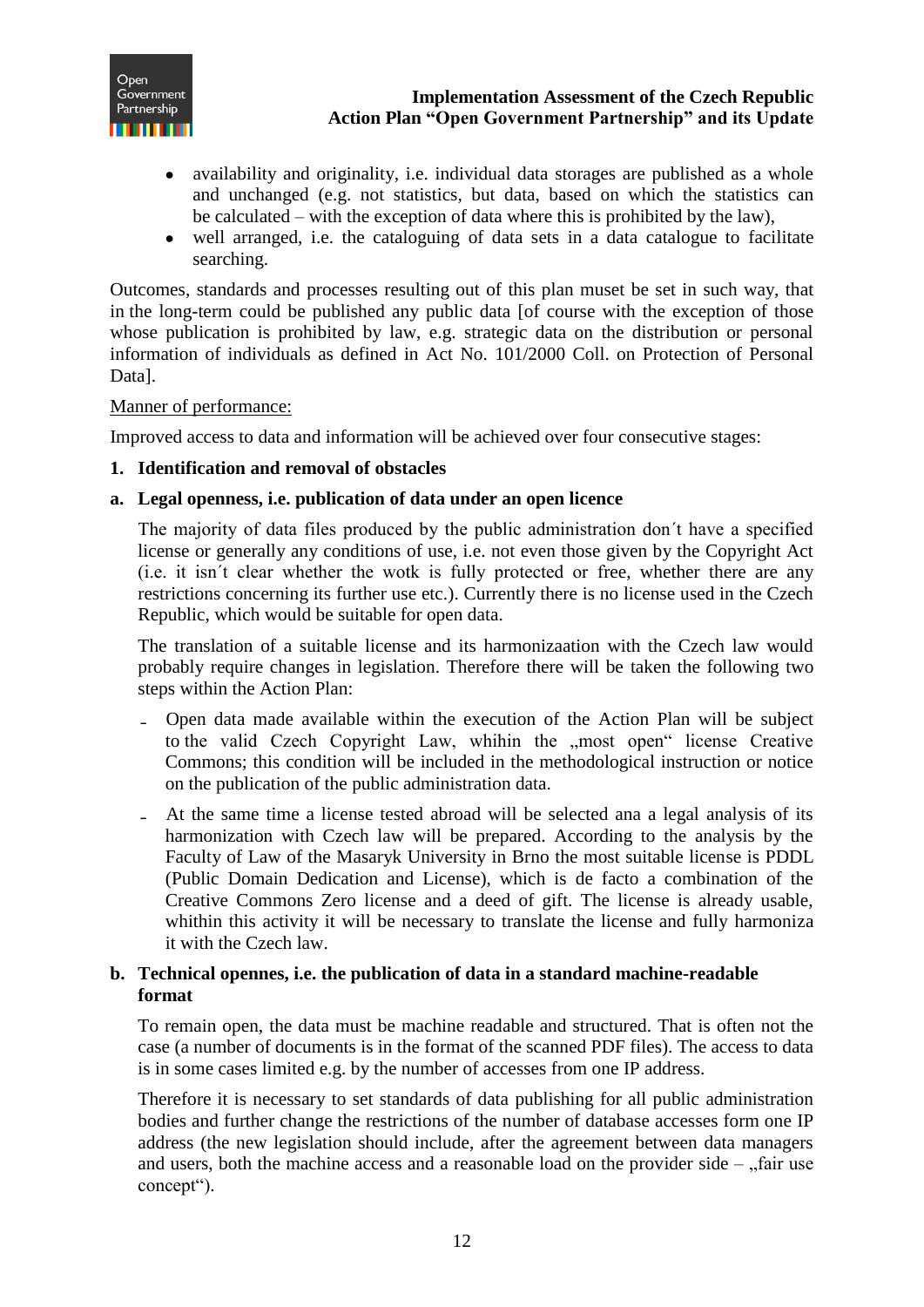

It will also be necessary for individual data managers to identify their possibilities in demands for publishing machine-readable data.

# **2. Creation of an open data infrastructure in the Czech Republic and the establishment of rules for the public procurement sector**

The data intrastructure is a uniform structure of databases, which will enable to combine and share the data. A good data infrastructure will lead to linked data. For the purposes othe Action Plan the execution is proposed *only in the area of public procurement,* because in the current projects of academic institutions and NGOs there has been done most of the work in this area. This point is not relevant to other data sources.

The first step should be the upholding of the current law. The Act on Public Administration Information Systems stipulates that the data producers should create and use an integrated system of data elements. Data elements are not always used consistently and in such cases the databases are hard to use by any other subject apart from the author.

It will be necessary to stress the recommendation to use an integrated system of data elements and set enforceable penalties for not using it.

Experience from the public procurement data can be used for eventual application on other data.

# **3. Opening up the most important sources of data**

In the first phase the following sources will be opened:

| Database/dataset                                                                                                                                           | Data manager                      |
|------------------------------------------------------------------------------------------------------------------------------------------------------------|-----------------------------------|
| The Commercial Register                                                                                                                                    | Ministry of Justice               |
| The Insolvency Register                                                                                                                                    | Ministry of Justice               |
| Public tenders information system                                                                                                                          | Ministry for Local<br>Development |
| <b>Election results</b>                                                                                                                                    | <b>Czech Statistical Office</b>   |
| Register of Active Legislative Tasks – RALP (departmental<br>tools supporting transparency of the state administration and<br>participation of the public) | Ministry of Transport             |
| Financial statistics $-$ government debt                                                                                                                   | Ministry of Finance               |
| Financial statistics – government financial statistics                                                                                                     | Ministry of Finance               |
| UFIS – accounting records and financial data from $CSUIS2$                                                                                                 | Ministry of Finance               |
| Online access to data regarding the funding of political parties                                                                                           | Ministry of Interior              |
| Central register of grants                                                                                                                                 | Ministry of Finance               |

<sup>2</sup> Central System of State Accounting Information

 $\overline{a}$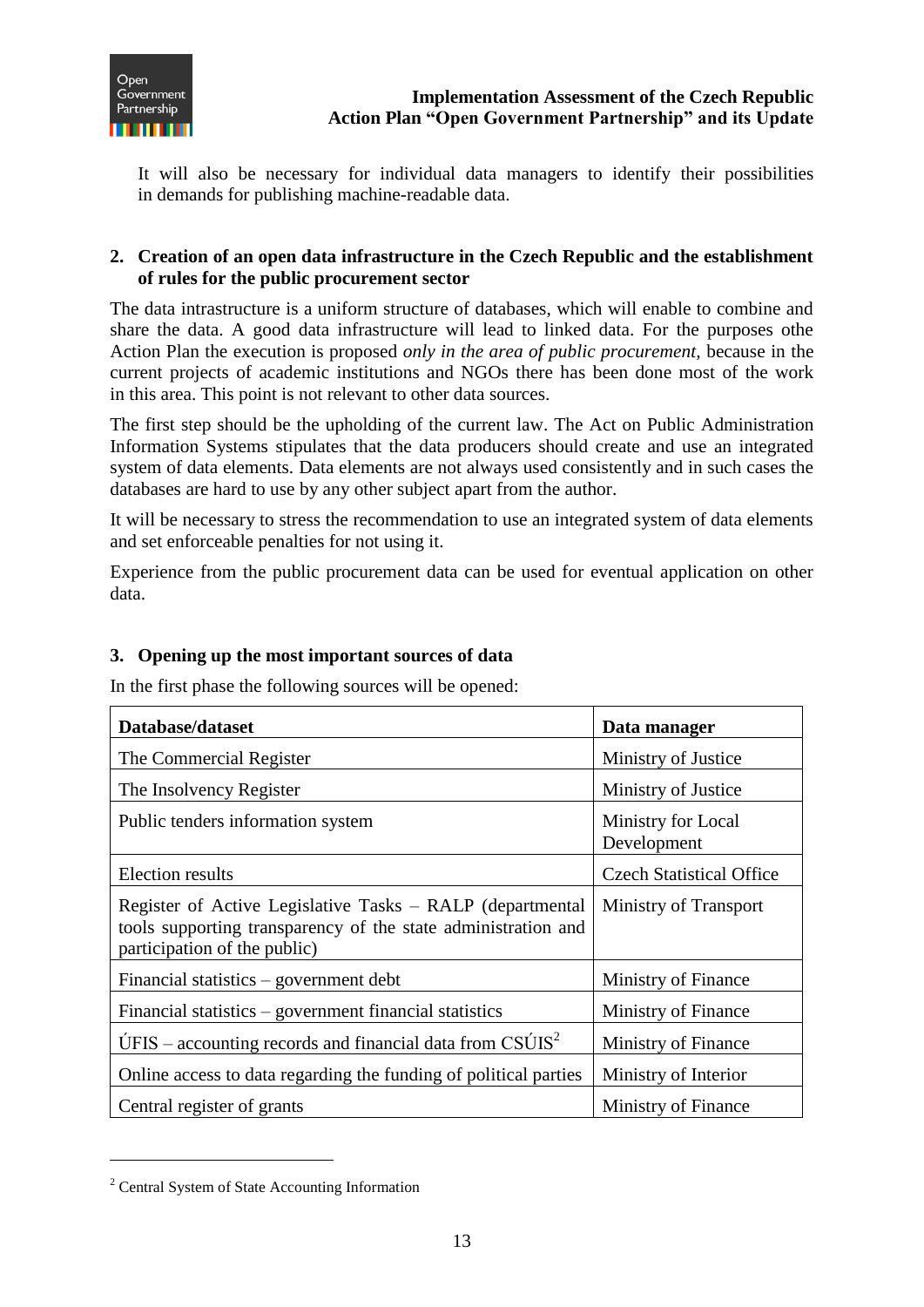

### **4. Creation of a catalogue of the public administration data**

Open data are meaningful if they are accessible and traceable. This is usually ensured by a catalogue (not central data storage but a link directory providing search services). The data will be located on the servers of the data managers, who will only place links into the catalogue and will be responsible for the accuracy of the information in the catalogue.

An adequate research will be performed in order to select a suitable software package to create and manage this system; it is also possible to find inspiration abroad where several governments and international institutions (UK government, UN, World Bank etc.) have chosen the open-source product CKAN to address their needs. It will also be taken into account the fact that in the public service already exist or are created metadata systems.

Currently most of the listed areas are already being worked on by representatives of the adademic sector, namely from the Faculty of Informatics and Statistics of the University of Economics in Prague (FIS UE) and Faculty of Mathematics and Physics of the Charles University (FMP CU), associated under the initiative opendata.cz. The FIS UE team focuses on the definition of technological processes for the publishing and linking of public data, methodology of work and roles of individual participants of open public administration in the Czech Republic and abroad, the FMP CU team focuses on software tools for work with open data and creation of technological standards for individual areas of the open data infrastructure (in the first phase the area of public tenders). All these already existing activities will be included in the official creation process of the open data infrastructure in the Czech Republic.

Milestones:

| 1. Identification and removal of obstacles                                                   | 30 September 2012 |
|----------------------------------------------------------------------------------------------|-------------------|
| 2. Creation of the open data infrastructure and their rules in the area of<br>public tenders | 31 December 2012  |
| 3. Opening of the most important data sources                                                | 31 December 2012  |
| 4. Creation of the public administration data catalogue, continuous<br>filling and cleansing | 31 March 2013     |

#### <span id="page-14-0"></span>**II./3.2. Assessment of the Commitment Implementation**

**The commitment has not been implemented by the fixed deadline, but it is being implemented.**

The whole process of access to data and information was to pass in four subsequent steps. First of all the Czech Republic undertook to identify and remove obstacles for providing open data, i.e. to determine an open licence, under which the data will be published, and also to define technical standards for publication of open data. A detailed infrastructure of open data in the field of public procurement was intended to be an individual point. None of these steps has been accomplished by the fixed deadline.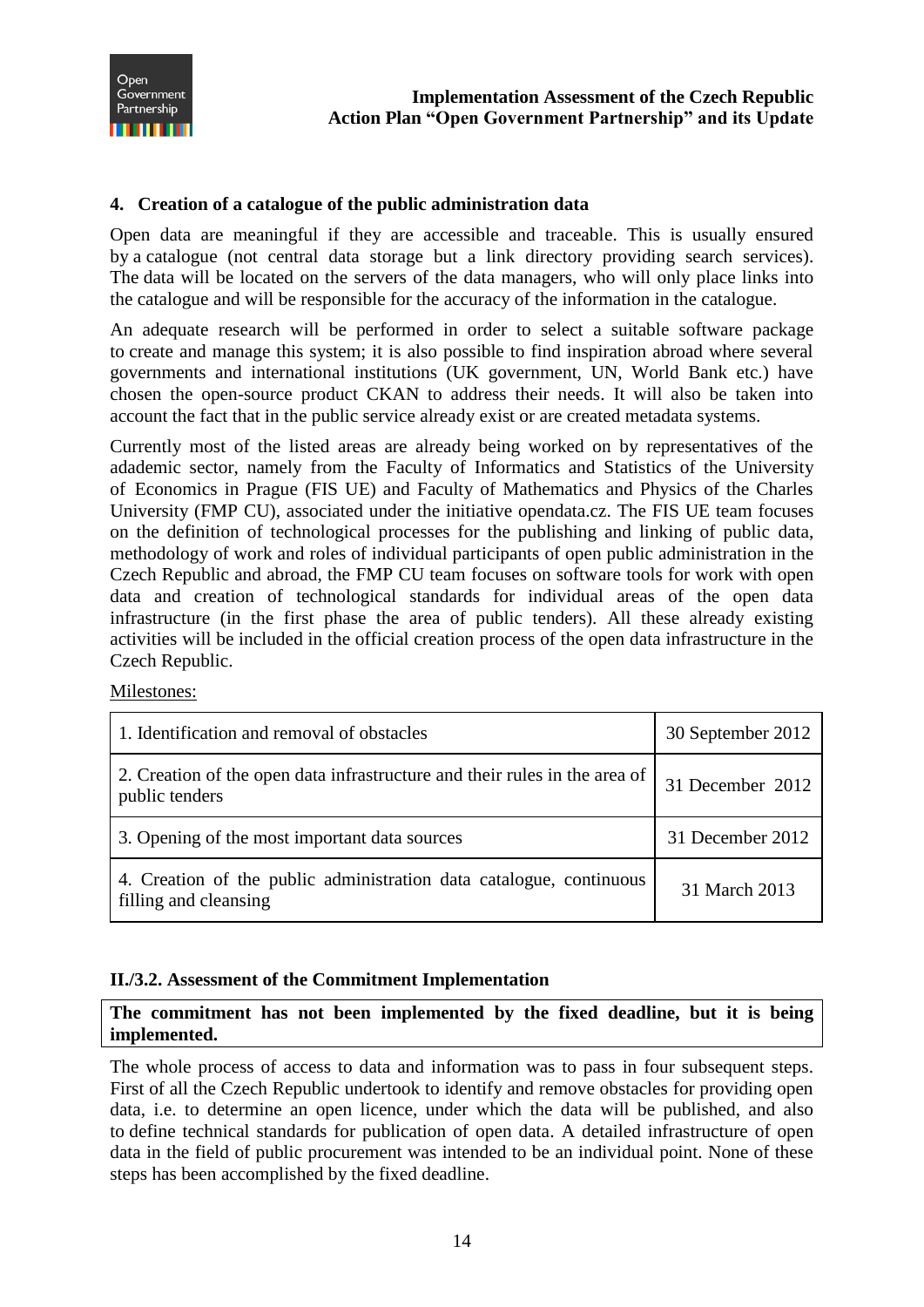

As regards the individual committment to open ten most important data resources, the following can be noted:

### **Commercial Register (Ministry of Justice)**

Ministry of Justice has not opened the *Commercial Register* for a machine processing so far. As explained in an information on the state and manner of fullfilment the mentioned obligation, at present it is not clear, how this activity will be coordinated. In case the Ministry of Justice proceeds to open data and this way, especially licence conditions and the data structure are in cotradiction to the later requirements defined by the Deputy Prime Minister, it will be neccesary for the Ministry to make other modifications and spend thus additional financial resources uselessly.

#### **Insolvency Register (Ministry of Justice)**

For the above mentioned reason the Ministry of Justice has not yet opened also the *Insolvency Register* for a machine processing. However, the Ministry of Justice has been providing data from Insolvency Register also through a data service, i.e. in a machine readable form since 2010. The structure of the provided data was discussed especially with the representatives of the top clients (bank associations, financial authorities and others). Also in this case the above information is applicable, i.e. that the change in the way of providing data from the database of the Insolvency Register will be made after solving the issue of providing the licence and structure of data to provided information.

Ministry of Justice has also informed that after publication of obligatory rules from the side of the coordinator of the action, especially after settlement of the licence policy and data structure, the activities connected with opening the data of the Commercial Register and Involvency Register for machine processing could be completed.

Ministry has also brought into focus an equally important area, namely the protection of personal data, contained in the mentioned registers. Along with providing data in a machine readable form the risk of its abuse is increasing. The ministry is therefore awaiting a due opinion from the Office for Protection of Personal Data. This opinion should be taken into consideration in the approved licence policy for providing the machine readable data from the public administration.

In March 2013 the Ministry has calculated the expected financial costs connected with implementation of this task in the amount about CZK 2 500 000.

#### **Public Tender Information System (Ministry for Local Development)**

Ministry for Local Development has not yet fully opened the *Public Tender Information System* for the machine processing. As regards the concrete steps within the outlines of the task fulfillment, according to information received by the Deputy Prime Minister, in 2012 the ministry has published in its Information System on Procurement a detailed description of XML and XSD schemes in order to lay down a unified structure of information available from the profile of the contracting authority, and on the same websites a testing environment for the contracting authorities is available, where they can verify that the XML they have generated complies with the XSD scheme and that the structured data on public procurements are in conformity with the technical specification. It should be also noted that the Ministry for Local Development is the administrator of the Public Tender Information System, its component being the Bulletin of Public Tenders. The Bulletin publishes information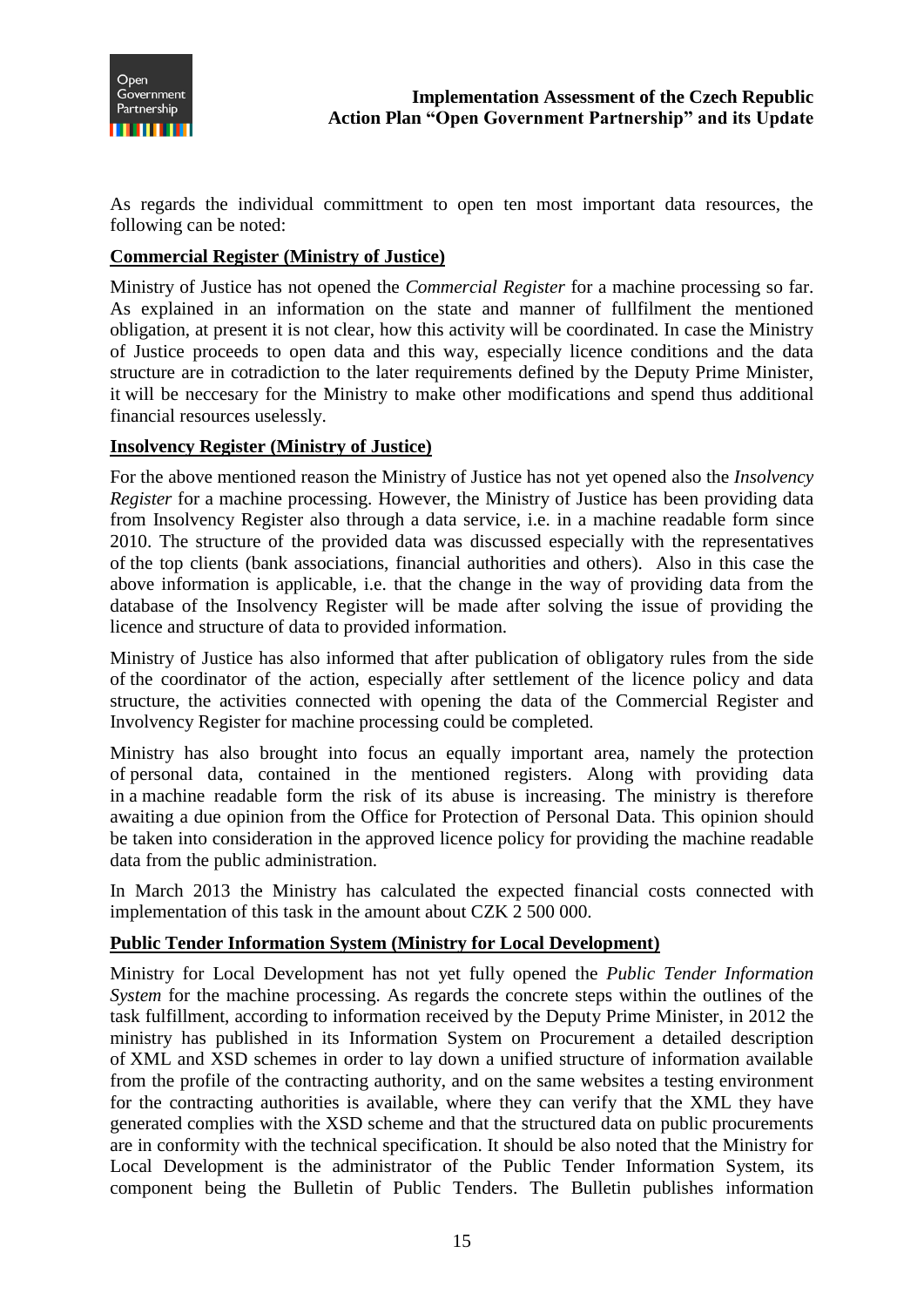

on above-limit and under-limit public contracts. Basic data on published tenders are available through the standard RSS channel and in addition an export border, enabling access to the data in the XML format (see above), has been created. It follows from the above that the Bulletin of Public Tenders comply with the commitments of the Czech Republic Action Plan for Open Partnership in the field of providing information for a machine processing and the commitment has been this implemented in this part.

Any contracting party is responsible for its client profile and the Ministry for Local Development administers this area of publishing information on public tenders at the legislative and methodologic level. The Ministry is monitoring the readiness of the profiles to provide data in a structured form and at the beginning of April 2013 it has made a supervision of the contracting authority´s profiles in relation to the required functionality. The contractors, whose profiles did not meet the requirements, were notified of this fact and they have been supported in solving the problems. In addition it should be mentioned that in relation to the electronic markets of the public administration and to providing data in the structured form a new pilot testing project has been launched in the framework of which it is already possible to get detailed information on public tenders opened through electronic markets in the framework of the Information System on Public Contracts, and through which it will be also possible to obtain the structured data.

# **Election results (Czech Statistical Office)**

The Czech Statistical Office publishes the available data from election results in open formats, along with a text description of the published data contents.

### **Register of Active Legislative Tasks – RALP (departmental tools supporting transparency of the state administration and participation of the public) (Ministry of Transport)**

Ministry of Transport has not opened a *Register of Active Legislative Tasks* for a machine processing so far. Although the Register of Active Legislative Tasks is already available to the public according to information on the state and implementation of the commitment received by the Deputy Prime Minister, the data are not made available in the required format. Thus the task has not been fulfilled.

#### **Financial Statistics – government debt (Ministry of Finance)**

The data resource is a part of the ministry websites. Its publication in the format of open data is connected with activation of a new web portal of the Ministry of Finance and will be put into practice during the second half of 2013.

#### **Financial Statistics – government financial statistics (Ministry of Finance)**

The above data resource is a part of the ministry websites. Its publication in the format of open data is connected with activation of a new web portal of the Ministry of Finance and will be put into practice during the second half of 2013.

#### **ÚFIS – accounting records and financial data from the Central System of State Accounting Information (CSÚIS) (Ministry of Finance)**

It is a component of the data from the Treasury Integrated Information System (IISSP). At present the ministry is preparing activation of a public portal containing the data from IISSP, which will also involve a publication of accounting records and financial data from CSÚIS in the form of open data. The portal has been activated by the end of 2013 and data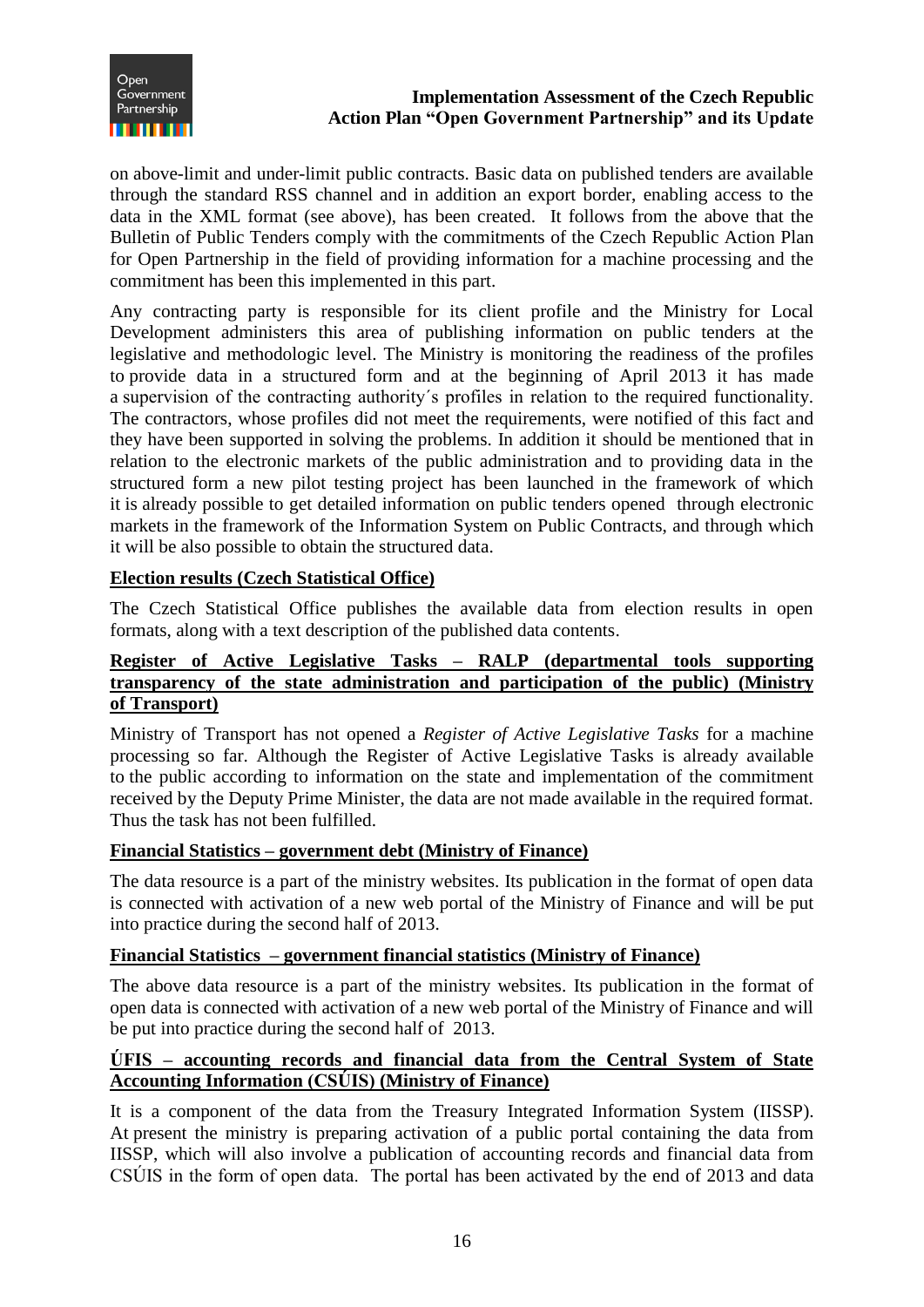

availability in the format of open data is planned by the ministry by the end of the first half of 2013. On the basis of the experience with disclosure of this data resource next activities in the area of open data will follow during the year 2013.

### **Online access to data regarding funding of political parties (Ministry of Interior)**

Ministry of Interior has not yet opened an on-line access to data on funding of political parties for a machine processing. The ministry has not sent an information on the state and manner of implementation of this commitment to the Deputy Prime Minister so far, it is thus not possible to make the respective assessment.

#### **Central register of grants (Ministry of Finance)**

Practical steps for openinng this data resource in the format of open data have not been yet commenced. Further steps will depend on experience with preparation of public portal with IISSP data.

#### **Creation of the Public Administration Data Catalogue**

As the last step the Czech Republic undertook to create a Public Administration Data Catalogue. Within performance of this step a document "Conception of a Catalogue of the Public Administration Data" (hereinafter only "Conception") has been created in cooperation of the Deputy Prime Minister and representatives of the academic sector, Ministry of Interior and Ministry for Local Development. The purpose of the Conception in question is to define a strategic approach of the Czech Republic to creation of the catalogue of the public administration data and to process of catalogizing these data. The document consists of three parts. The first part, Analysis of the Current State and Options for Solution, involves a description of the present situation regarding publication of the public administration data and summarizes the practice of open data catalogizing applied in the world. This part also involves a summary of tools for a data catalogization and presents possible approaches to filling the data catalogue and its administration and operation. The second part of the document contains the Conception itself, presenting responses to basic questions connected with open data catalogization. The Conception determines, inter alia, the dates to be catalogized, the body authorized to perform the catalogization and the manner to conduct it. The procedures of using the data catalogue are also described in this part. The last part involves a plan of putting this conception into practice. This outline determines the basic steps in creating the open data catalogue and their subject continuity. It contains also a schedule of the proposed steps implementation and an estimated frame budget of implementation of the Conception. The Conception also deals with the above mentioned question of necessary legislative changes connected with catalogization.

It needs to be noted that it is a complete material which can be used immediately and whose implementation may accelerate the whole process of data catalogue creation. However, the crucial problem of the data catalogue creation itself lies in missing financial resources.

Besides the Conception the representatives of the academic sphere have also created a first version of the Methodology of Open Data Publication (hereinafter only the "Methodology"), which presents a comprehensive set of methodological recommendations for open data publication.

Both the Conception and the Methodology were presented in a seminar organized under the auspices of the Deputy Prime Minister in cooperation with the expert team from the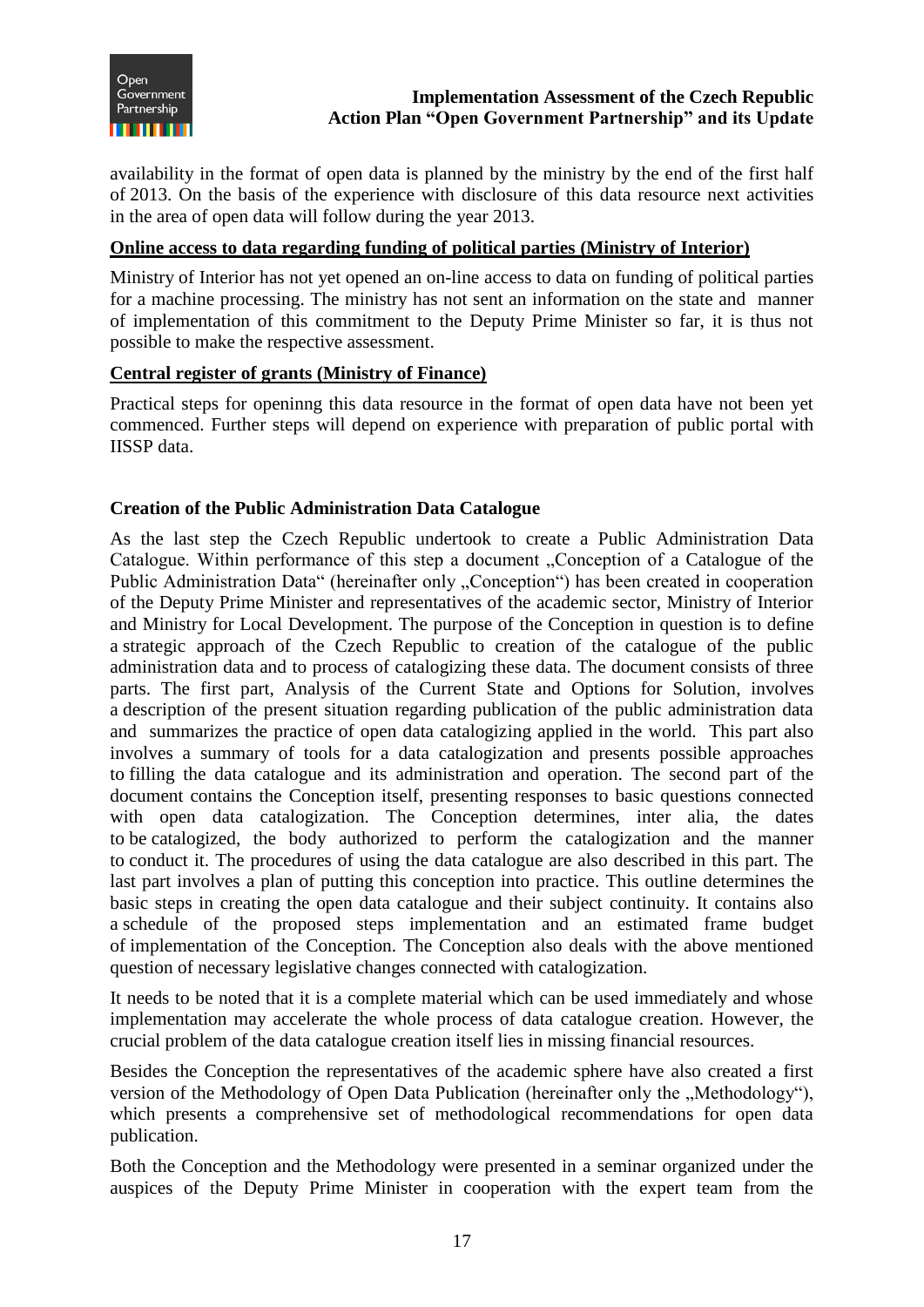

University of Economics in Prague, the Charles University in Prague, the Ministry of Interior and the Czech Statistical Office. The aim of this seminar was to acquaint the representatives of the public administration authorities with the issue of open data and information, namely with respect to implemenation of the Action Plan.

# **"Open Data" as a part of the new Anti-corruption Strategy**

The issue of disclosure of data and information is also involved in the updated Government Anti-Corruption Strategy for the years 2013 and 2014. One of the tasks for combating corruption defined by the Government of the Czech Republic is the task No. 2.2.1. "Open Data". As evident from the following table, it is a task matching in its contents to a great part with the obligation III./3 Improving Access to Data and Information of the Action Plan.

Responsible party: Ministry of Interior

Participating parties: all ministries

Deadlines – performance indicators:

31 August 2013 – prepare a methodology for disclosure of open data of the Czech Republic´s public administration.

31 December 2013 – create a catalogue of the Czech Republic´s public administration open data.

31 July 2014 – prepare legal conditions for the open licensing of the open data use.

Anticorruption effect: Making available the data created in public administration.

Ministry of Interior was appointed a responsible authority for this task. Its activities will be decisive for performance of the component tasks from the Action Plan, above others the choice of a suitable license and its harmonization with the Czech law, determination of technical standards for disclosure of open data and creation of a catalogue of open data itself. Ministry of Interior has been already operating an Information System on Data Elements and an Information System on the Public Administration Information Systems, and also namely for this reason it is quite appropriate that the creation and administration of the open data catalogue is handled by the mentioned ministry.

According to information found (Ministry of Interior itself has not yet sent an information on the state and manner way of fulfilling the commitments indicated in the Action Plan to the Deputy Prime Minister) the responsible employees of the Department for Public Administration and eGovernment of the Ministry of Interior have, in accordance with the Deputy Prime Minister´s recommendation, acquainted both with the Conception and the Methodology, but in spite of the Deputy Prime Minister´s recommendation they have not completed it and have not submitted it into the interdepartmental comment procedure.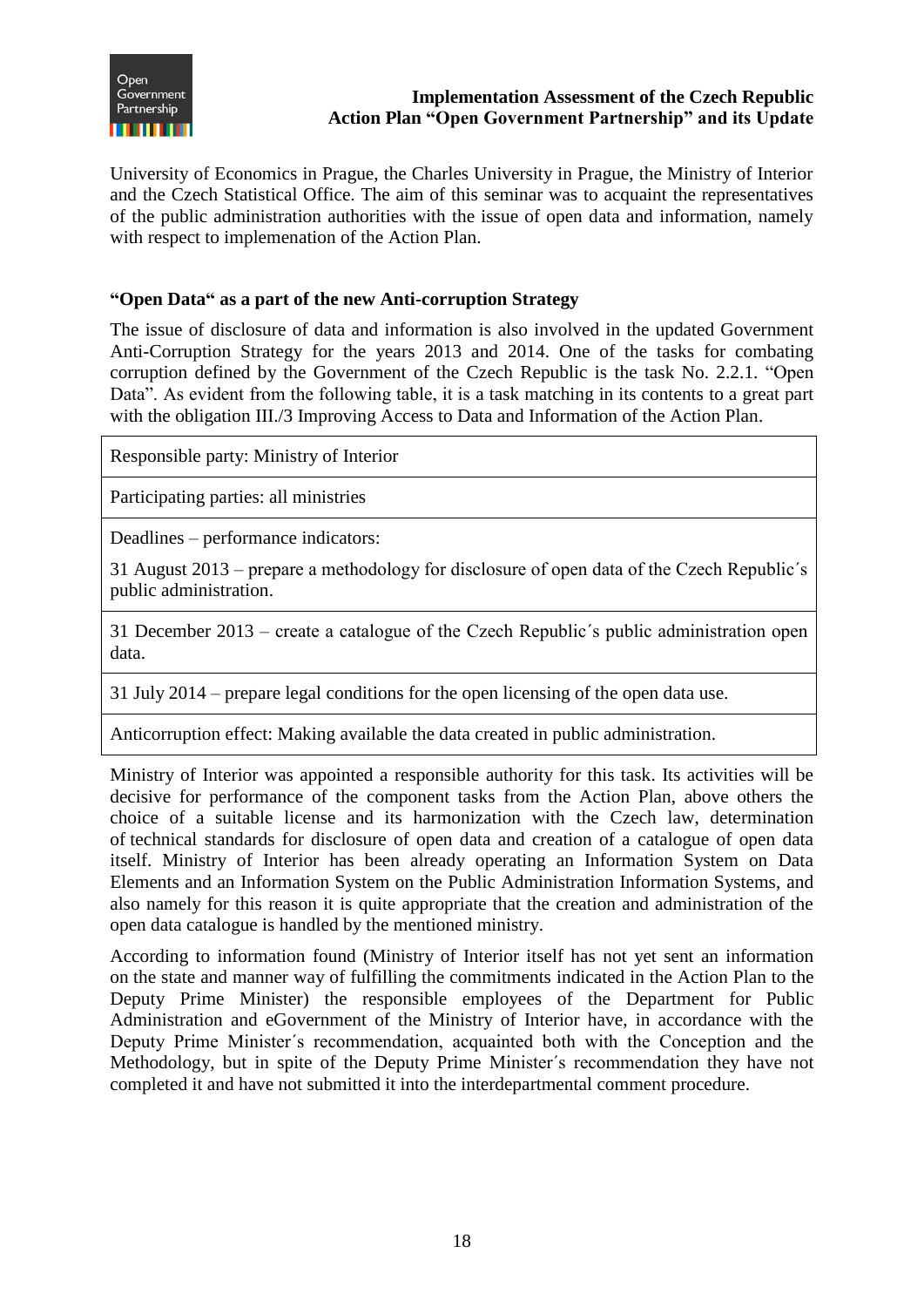

# <span id="page-19-0"></span>**III. Update of the Action Plan of the Czech Republic "Open Government Partnership"**

In view of the fact that the commitment has not been implemented as a whole, the Czech Republic will continue to fulfill the individual tasks of the commitment in the following period in a manner defined in advance, or more precisely in an updated version reflecting current state of activities relating to the individual tasks and taking into consideration the assignment formulated in the Government Anti-Corruption Strategy for the years 2013 and 2014.

# <span id="page-19-1"></span>**III./1. Adoption of the Act on Civil Servants ensuring depoliticisation, professionalisation and stabilisation of public administration**

Responsible party: Ministry of Interior

Rationale:

The starting poit for this priority area was the The Policy Statement of the Government (Chapter IV. Law, Justice, Public Administration, Bureaucracy and Corruption – Public Administration and eGovernment), which needs a legislation aimed at depoliticisation, professionalisation and stabilisation of the public administration. The existence of legislation as a condition necessary for creation of an independent, professional and stabilized state administration is also one of the obligations formulated during the process of the Czech Republic accession to the European Union, which has not been effectively accomplished until today.

This priority was also formulated by the Government Anti-Corruption Strategy for the years 2013 and 2014 under the point 1.1: "Act on Civil Servants".

The aims of this legislation includes particularly: setting out the requirements for occupying a job position, selection procedure, commencement, modification and termination of employment (including transfer to other position, exhaustive reasons for removal of a head official or reasons for a dismissal of an officer and reasons for an immediate termination of employment) and a system for their training. It is also necessary to define increased duties for officials beyond the scope of the Labour Code provisions, including the duty to submit to an assessment procedure at least once a year. The increased duties of an officer (including increased requirements for education) are compensated by a prolongation of holidays for the period of 6 weeks and by introducing an additional redundancy payment. The draft act also defines a border between professional and politically occupied job positions in the state administration and stipulates basic rules for systemization of job positions for officials and organization of a state administration body.

# Manner of performance:

The Czech Republic undertakes to introduce the following measures during implementation of this priority:

- 1) to create a unified legislation based on the private law principles;
- 2) to depoliticise the public administration not institutionally, but through introducing a maximum legal protection of the officials and an increased legal protection of the employees, compared to the conditions contained in the Labor Code;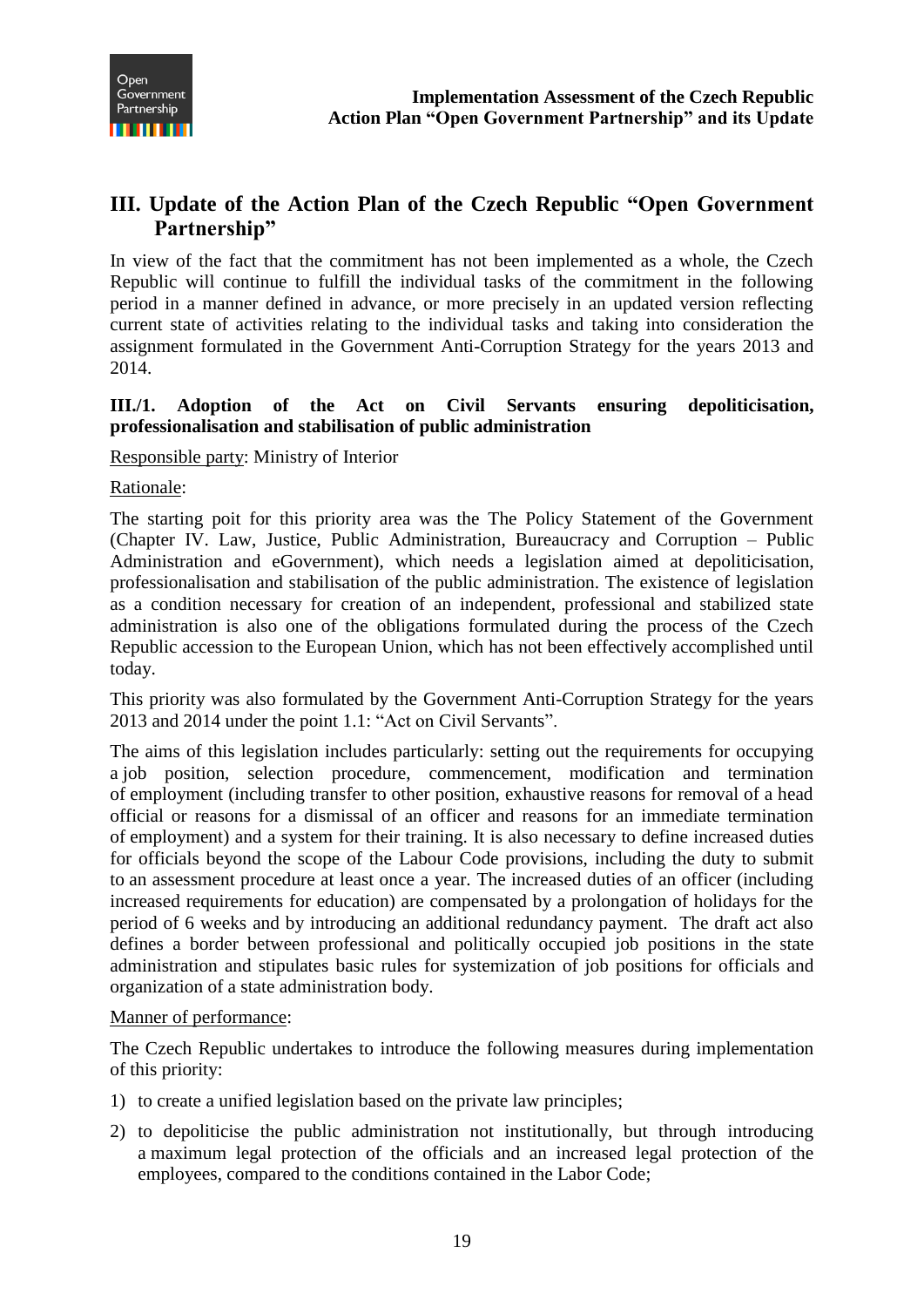

- 3) to extend the institutional scope of activity (except for the Czech National Bank and the employees of the Ministry of Foreign Affairs covered by a special Act on Diplomatic Service, which has not been yet adopted);
- 4) to define a personal scope of activity with systemically adjusted differences between officials and employees both in the extent of duties and obligations, remuneration, compensations for the increased requirements and in terms of their the level of legal protection, which will result in a considerable reduction of a number of the public administration employees with the status of civil servants;
- 5) to extend compensations, especially in the sphere of non-financial nature;
- 6) to strenghten the role of the state in providing uniform training methods, testing the knowledge and skills of civil servants, coordinating the system and responding to the specific needs of individual public authorities arising from the nature of the performed duties,

in order to meet the following standards defined in the Government Anti-Corruption Strategy for the years 2013 and 2014:

- unambiguous definition of a boundary setting between the job positions controlled by political parties and the apolitical bureaucratic job positions occupied on the basis of an open selection procedure,
- setting rules for depoliticisation, professionalisation and stabilisation of the public administration,
- setting a transparent and fair system of remuneration,
- ensuring a special protection of whistleblowers of unlawful conduct of employers,
- establishing a system of obligatory training also involving the area of combatting corruption.

Milestones:

| Presentation at Governmental meeting                         | 16 April 2013  |
|--------------------------------------------------------------|----------------|
| Discussion at the Government Legislative Council             | 31 May 2013    |
| Approval of the draft act by the Government                  | 15 June 2013   |
| Submission of the act to the Chamber of Deputies             | 30 June 2013   |
| Expected entering into force of the new Act on Civil Servant | 1 January 2014 |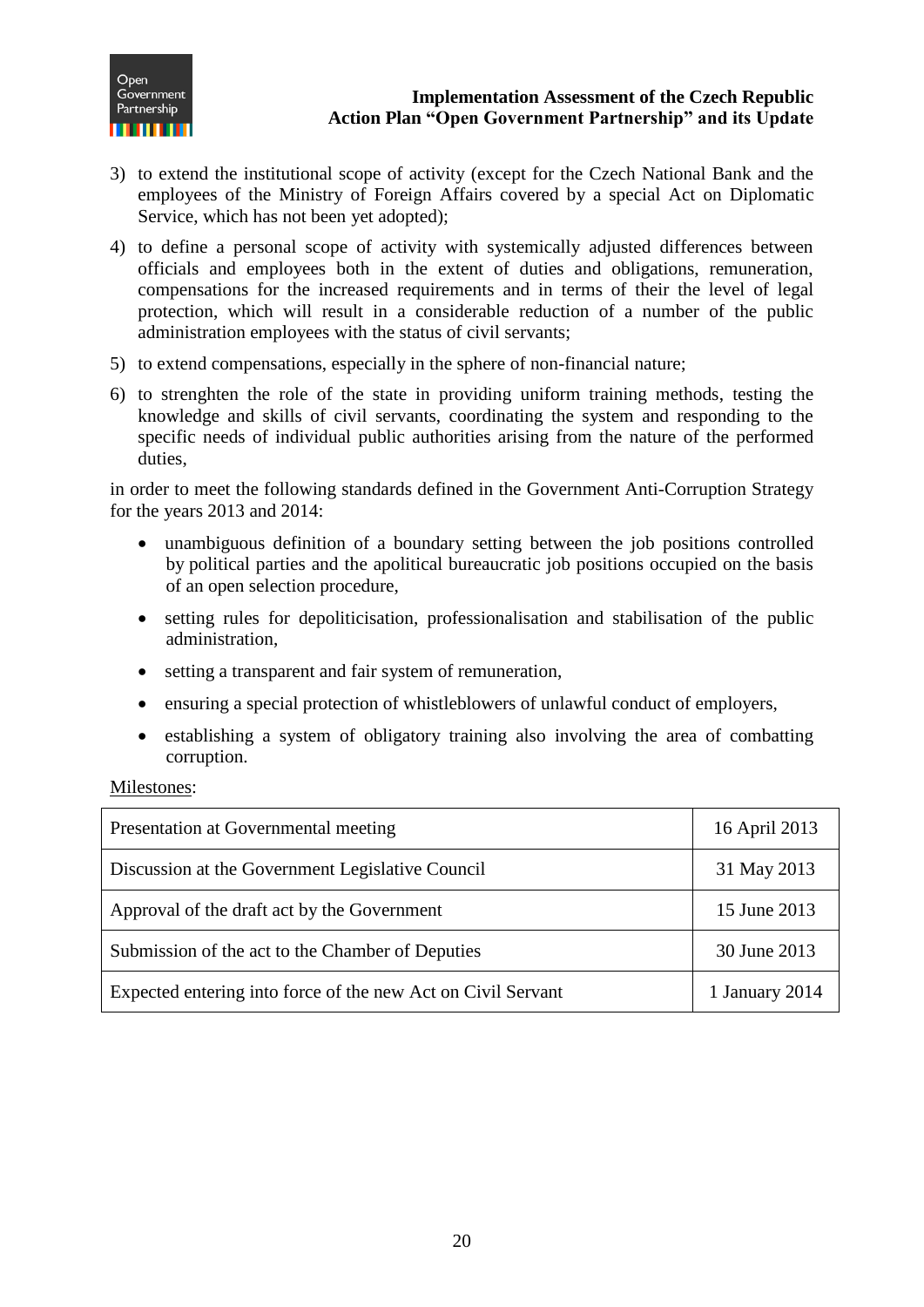

# <span id="page-21-0"></span>**III./2. Streamlining the system allowing a free access to information**

Responsible party: Ministry of Interior, Ministry of the Environment

#### Rationale:

The starting point for this priority area is the Government Anti-Corruption Strategy for the years 2013 and 2014, which has defined under point 1.3. a task to submit to the Government an amendment to the Act No. 106/1999 Coll. on Free Access to Information, as amended, involving above others the legislative solutions of the following areas:

- a proposal to the solution of an efficient mechanism preventing obstructions from the obligated entities (e.g. information order or other sanction mechanism, if need),
- a more instructing formulation of providing information in cases of a conflict of two fundamental rights following the judicial practice of administrative courts, e.g. about salaries and remunerations to public officials and employees of the state administration, on offence proceedings,
- improving a repeated use of information and use of open data, reformulation of obligatory disclosed information.

#### Manner of performance:

The Czech Republic undertakes to accept the following measures by implementation of this priority:

- incorporation of a right to free access to information on the environment pursuant to a special Act No. 123/1998 Coll., on the Right to Information on the Environment, into a common act on free access to information,
- introduction of the so-called information order, which means a possibility of a superior body to order the obligated entity a direct providing of information, if there exists no legal reason for a refusal (this should prevent the procedural "ping-pong", consisting in a repeated groundless refusal of requests for information),
- introducing the so-called test of public interest: in case of a refusal of a request for information it will be necessary to consider not only the fact, if there exists an explicit legal reason for its non-providig (*formal condition*), but newly also the fact, whether in a particular case it is not appropriate to breach the legal protection in the public interest (*material condition)*,
- obligatory publication of internal regulations setting activities of the obligated entities outwards,
- removing some technical defects in legislation and maintaining the existing extent (minimum) of application of the Administrative Procedure Code for settlement of information requests,
- specification of some reasons for refusing information: e.g. information on a criminal proceeding, protection of bank secrecy and protection of (international) arbitrary proceedings,
- system of providing information on salaries and remuneration of the obligated entities employees (considering the current judicial practice of the Supreme Administrative Court).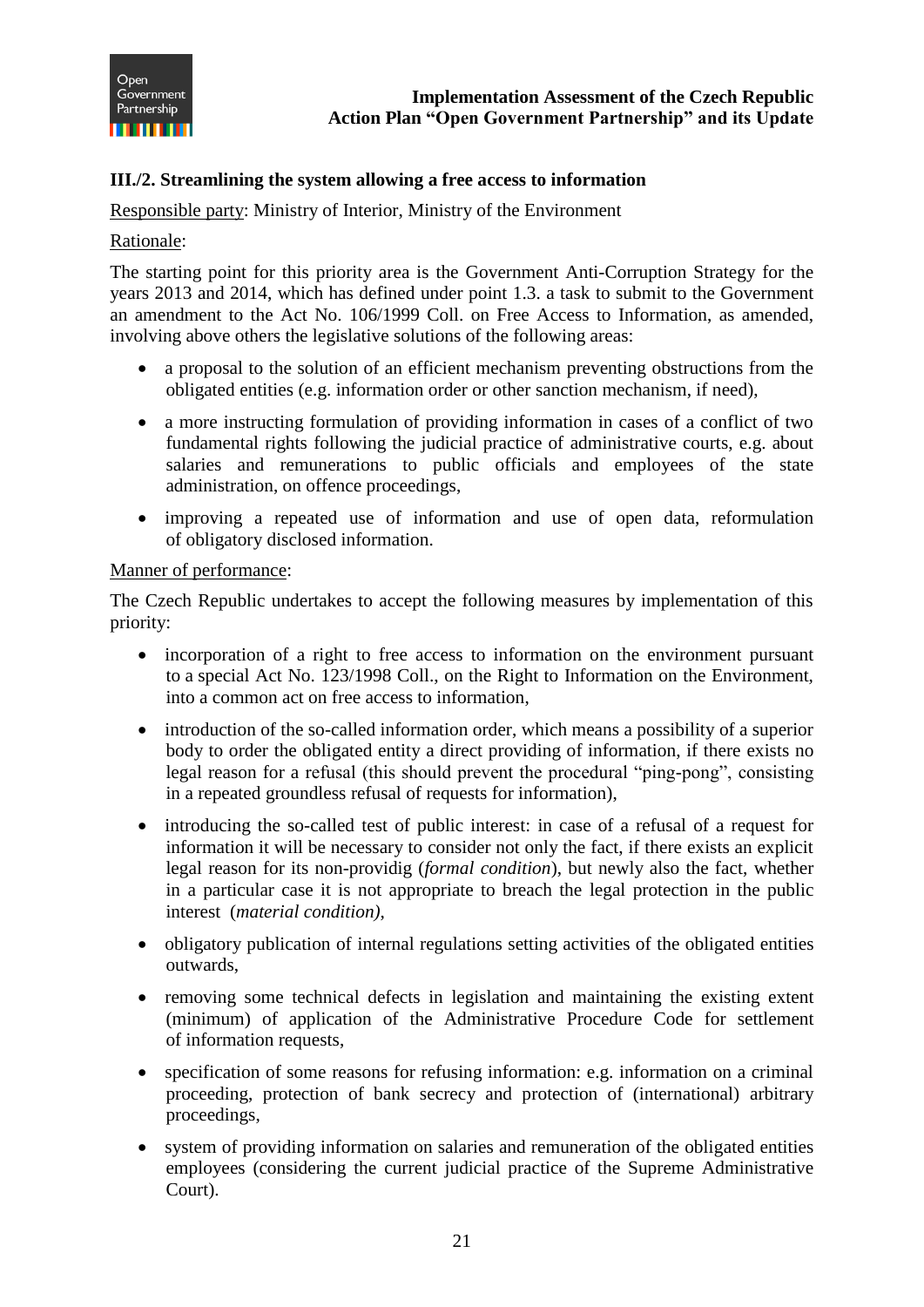

Milestones:

| Presentation at Government meeding                                        | 16 April 2013  |
|---------------------------------------------------------------------------|----------------|
| Discussion at the Government Legislative Council                          | 31 May 2013    |
| Approval of the Draft Act by the Government                               | 15 June 2013   |
| Submission of the Draft Act to the Chamber of Deputies                    | 30 June 2013   |
| Expected entering into force of the new Act on Free Access to Information | 1 January 2014 |

# <span id="page-22-0"></span>**III./3. Improving access to data and information**

Responsible party: Ministry of Interior, Ministry of Finance, Ministry of Justice, Ministry of Local Development, Ministry of Transport

Rationale:

Remains without change, in the version defined and approved by the Government Resolution No. 243 of 2012.

#### Manner of performance:

Remains without change, in the version defined and approved by the Government Resolution No. 243 of 2012.

#### Milestones:

Deadlines for performance of individual tasks "Identification and removal of obstacles" and "Creation of a catalogue of the public administration data, its continous filling and erasing" will be fixed in a manner corresponding to information mentioned in the assignment of the respective tasks defined in the Government Anti-Corruption Strategy for the Years 2013 and 2014. The tasks "Disclosure of the most important data resources" and "Creation of an infrastructure of open data in the Czech Republic and its rules relating to public procurement" will be carried out by the end of 2013.

| Stage of the commitment performance                                                                  | <b>Deadline</b>     | <b>Responsible</b><br>authority                                                                                                             |
|------------------------------------------------------------------------------------------------------|---------------------|---------------------------------------------------------------------------------------------------------------------------------------------|
| Disclosure of the most important data resources                                                      | 31 December<br>2013 | Ministry of Justice,<br>Ministry for Local<br>Development,<br>Ministry of Interior,<br>Ministry of Finance,<br><b>Ministry of Transport</b> |
| Creation of an infrastructure of open data in the<br>Czech Republic and its rules relating to public | 31 December<br>2013 | Ministry<br>Local<br>for<br>Development                                                                                                     |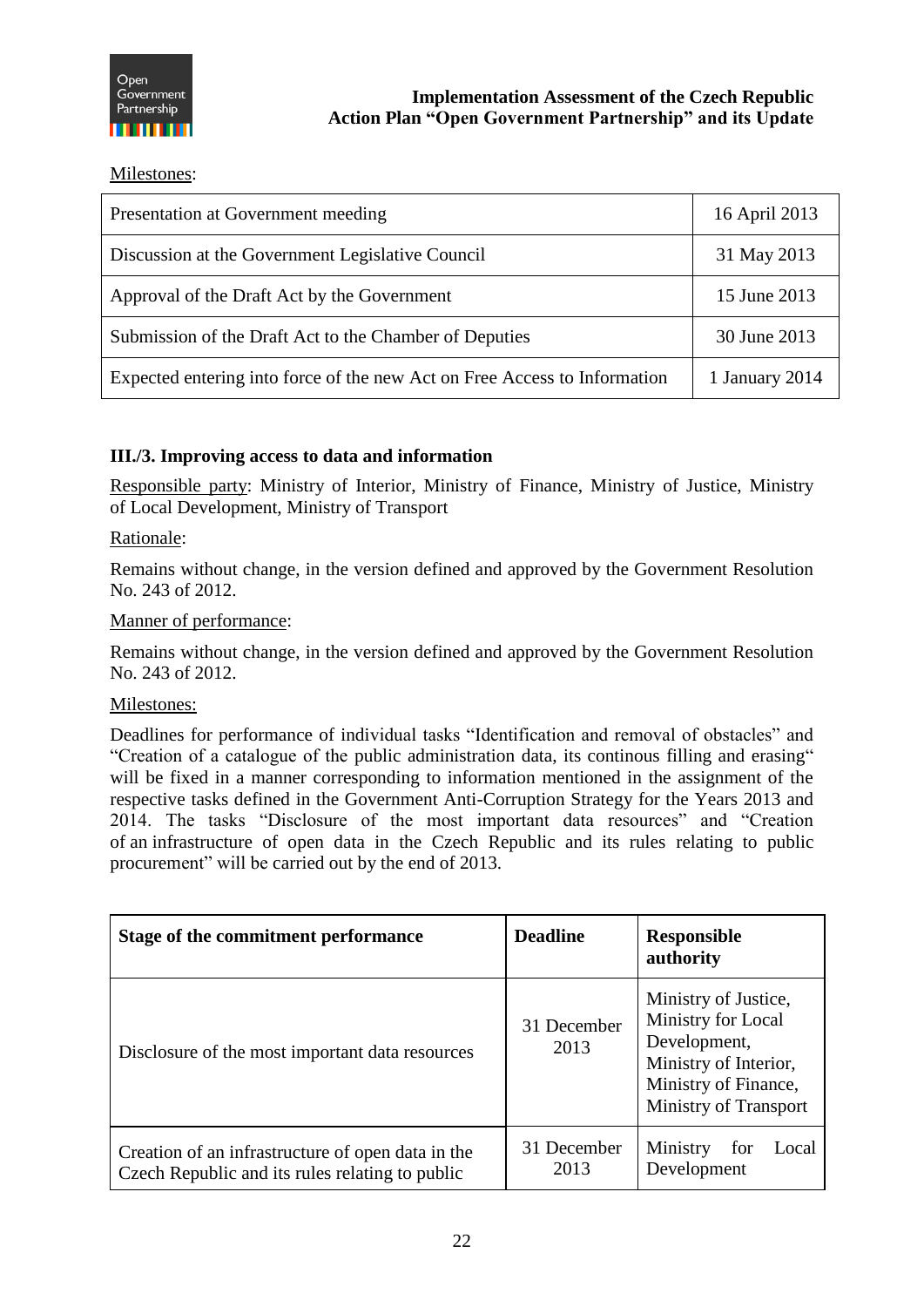

# **Open**<br> **Examplementation Assessment of the Czech Republic Partnership Action Plan "Open Government Partnership" and its Update**

| procurement                                                                                         |                     |                      |
|-----------------------------------------------------------------------------------------------------|---------------------|----------------------|
| Creation of a catalogue of the public<br>administration data, its continuous filling and<br>erasing | 31 December<br>2013 | Ministry of Interior |
| Identification and removal of obstacles                                                             | 31 July 2014        | Ministry of Interior |

For the purpose of a better coordination of performance of the above obligations the Deputy Prime Minister will establish a working group consisting of the representatives of the individual responsible ministries and the respresentatives of academic sphere and non-profit sector, who are actively engaged in the issue of open data and who have been already involved in an intensive and effective cooperation.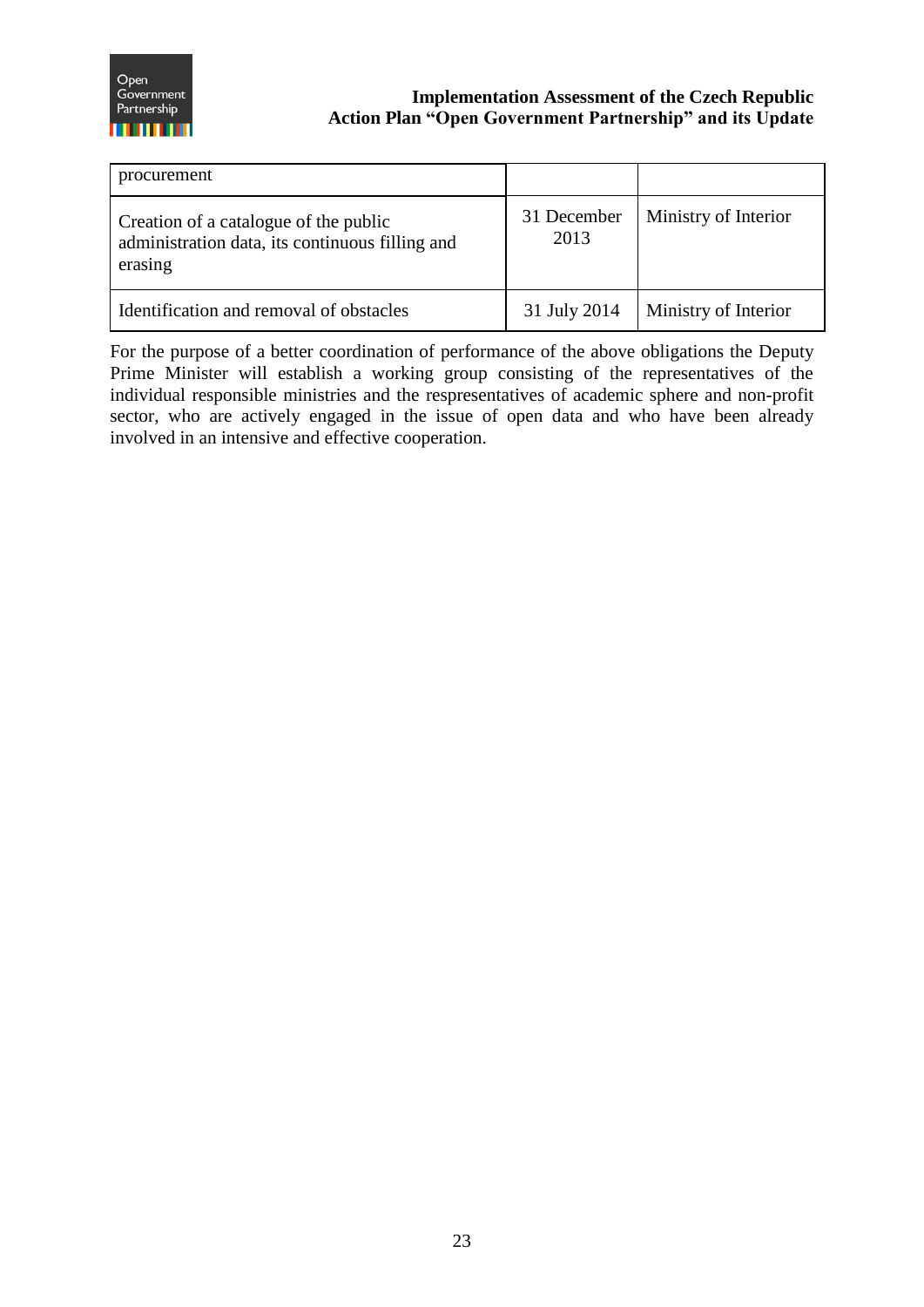# <span id="page-24-0"></span>**IV. Other activities of the Czech Republic supporting Open Government**

By its Resolution No 39 of 16 January 2013 the Government of the Czech Republic has approved the document *"From Corruption to Integrity – The Government Anti-Corruption Strategy for the Years 2013 and 2014*" following from the Government Anti-Corruption Strategy for the Years 2011 and 2012. The Strategy involves beside others also the commitments which are to be implemented by the Czech Republic in order to increase a transparency in its public administration.

Further to a general definition of the corruption issue in the Czech Republic the Strategy has defined 10 particular priority tasks, namely:

**1) Act on Civil Servants –** clear definition of the basic duties of a civil servant, depoliticisation of the public administration, reduction of corruption risk of civil servants and public administration employees,

**2) Act on Conflict of Interests –** increased transparency of the property situation of the public officials,

**3) Act on Free Access to Information –** faster and easier access of the public to information, improvement of public control over decision-making of the public authorities, facilitation of indentifying cases rising a suspicion of corruption, where property backgrounds of officials and employees of the public administration are in obvious disproportion to their salaries,

**4) revealing end owners –** transparency of legal relations involving a public authority on one side and a private entity tendering for a public contract on the other side,

**5) protection of whistleblowers –** increased protection of persons announcing criminal activities,

**6) financial control and audit –** increased law enforcement during performance of the Act on Financial Control in Public Administration, improved control of financial management, improvement of the steering control, improvement of the internal audit and ensuring a complete functional independence of the internal audit,

**7) proprietary policy of the state –** preventing realization of contracts, projects and intentions connected with corruption conduct and activity and excessively high corruption risks from the side of state enterprises and state-owned companies,

**8) strategy and methodology of public procurement –** transparency of treating public funds, including their allocation,

**9) Act on Public Prosecution –** increased independence and responsibility of public prosecutors in criminal matters,

**10) anti-corruption program –** systematic analyzing the situation of corruption in the Czech Republic.

These priority tasks are followed by 39 other tasks sorted to issues of public administration, public procurement, the prosecuting authorities, training and others:

- Personal policy in the state administration
- Open data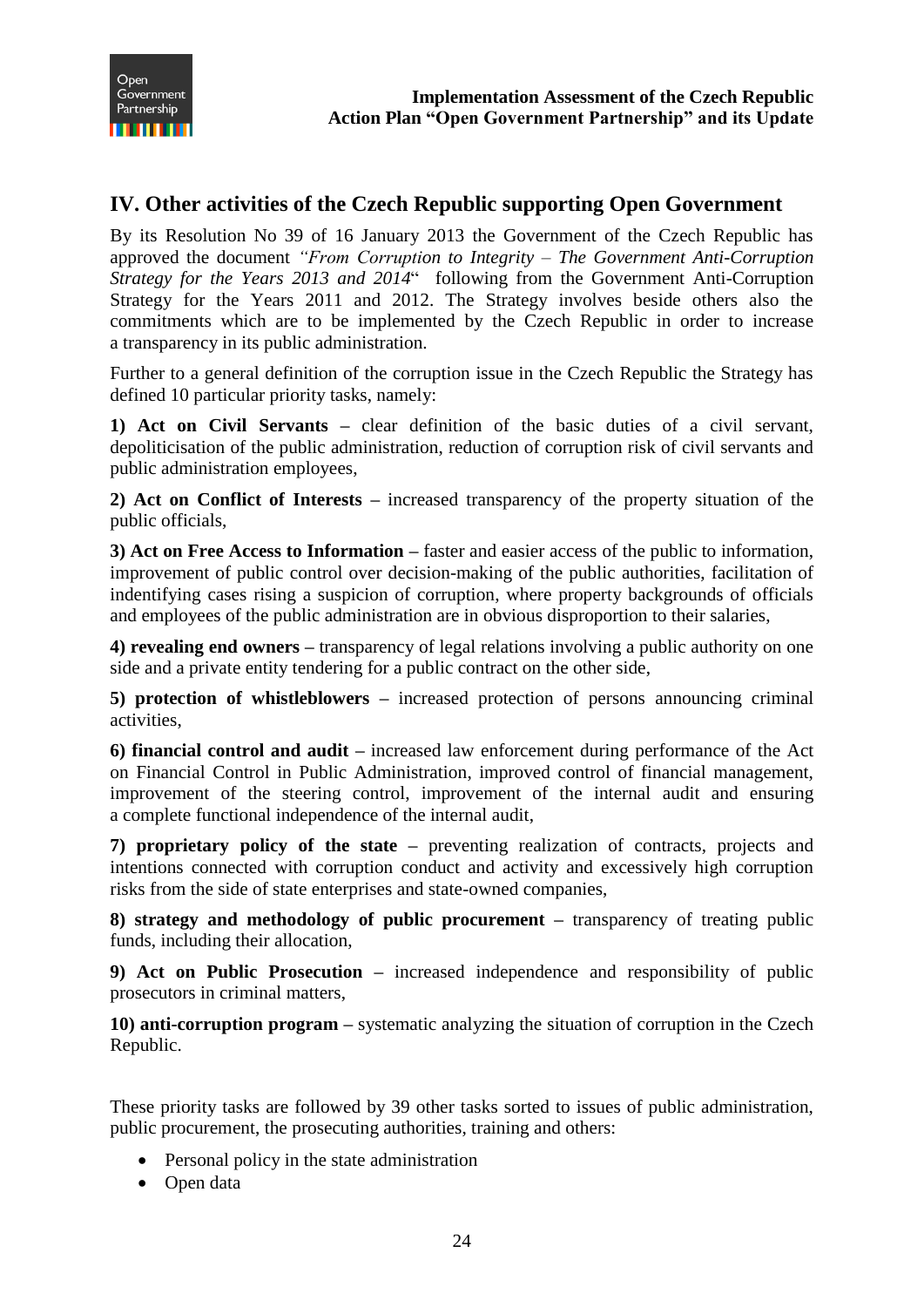

- Publication of contracts and tenders
- Transparent state budget
- Disclosure of advisors and advisory bodies
- eCollection and eLegislation
- Disclosure of individual stages of the Government´s legislative process
- Supervision Enforcement of the Supreme Audit Office
- Register of offences
- Publication of offers for sale and lease of the state property
- Efficiency improvement of the measures for prevention of corruption and inessential bureaucracy in immigration (visa) practice
- Analysis of a possibility to establish an Office for Public Investments
- Strengthening electronisation of assignment proceedings
- Methodology for assignment of public contracts of a small scale
- Assignment of public tenders co-financed from the EU resources
- Amendment to the Criminal Code
- Providing information on property structures of legal persons to the prosecuting authorities
- Reliability tests
- Bank secrecy
- Tax confidentiality
- Administration of seized property
- Exploitation of assets
- Education of children and pupils at schools and school establishments
- Rules for training employees of administrative bodies
- Training through eLearning
- Common training of the prosecuting authorities
- Training of police officers
- Training of staff members and employees of the Customs Administration of the Czech Republic
- Training of correctional officers and employees of the Prison Service of the Czech Republic
- Analysis of the possibility to establish an Anti-Corruption Agency
- Analysis of the possibility to establish a position of an Information Commissioner
- Departmental internal anti-corruption programs
- Construction Strategy of the traffic infrastructure
- Availability of information on combating corruption
- Preventing manipulation in assignment of attorneys
- Supervision of the executors' activities
- Preventing manipulation with notarial records
- Supervision of the judiciary activity
- Strengthening protection of the public interest in administrative judiciary